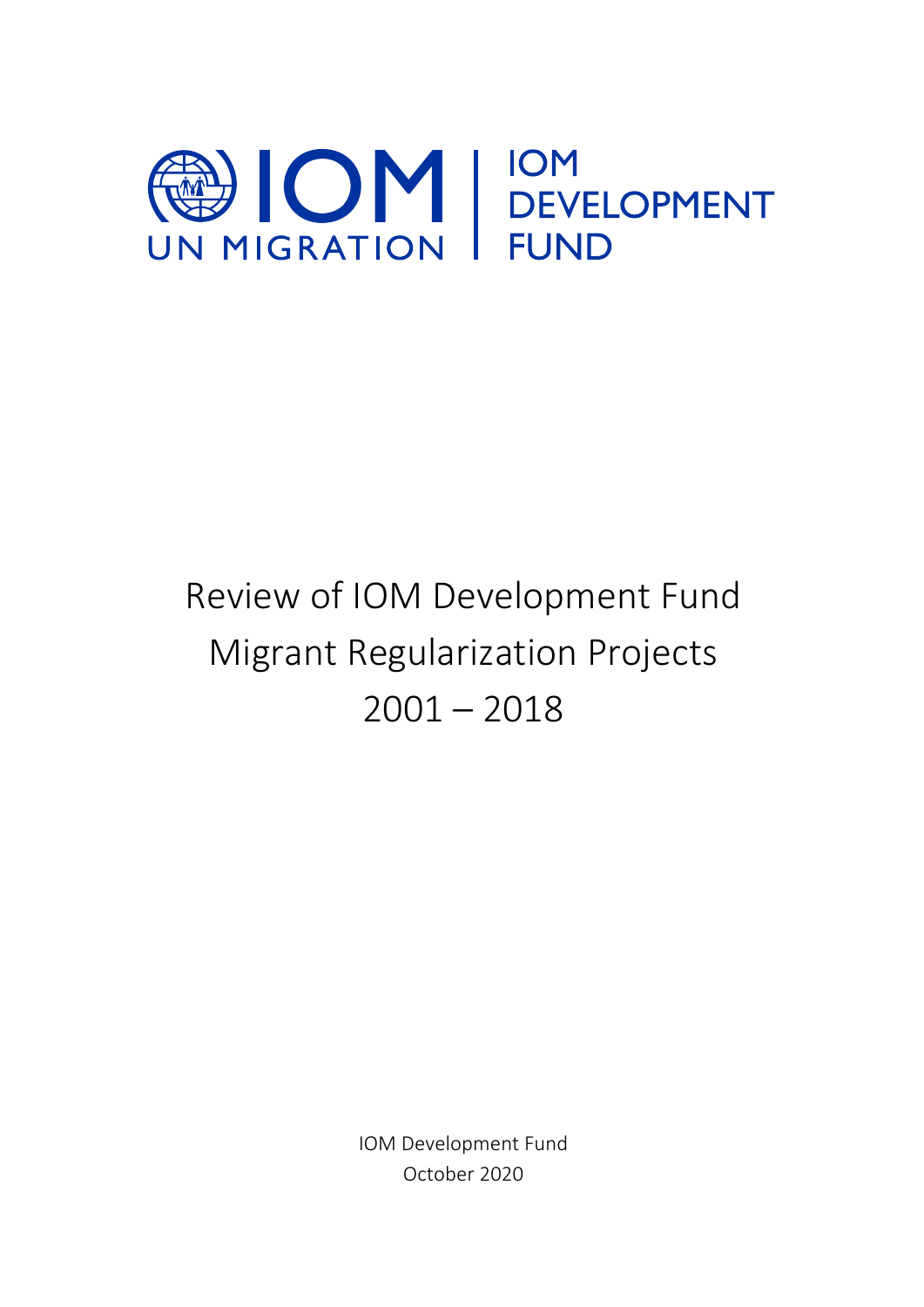# **Table of Contents**

| .15                                                                                                                                                                                  |
|--------------------------------------------------------------------------------------------------------------------------------------------------------------------------------------|
|                                                                                                                                                                                      |
|                                                                                                                                                                                      |
| 4.8.1 Migrant Regularization Projects - LM.0056, LM.0069, TC.0493, TC.0718, TC.1044 17<br>4.8.2 Projects Indirectly Related to Migrant Regularization - TE2-805, TC.0729, FM.0390 18 |
|                                                                                                                                                                                      |
|                                                                                                                                                                                      |
|                                                                                                                                                                                      |
|                                                                                                                                                                                      |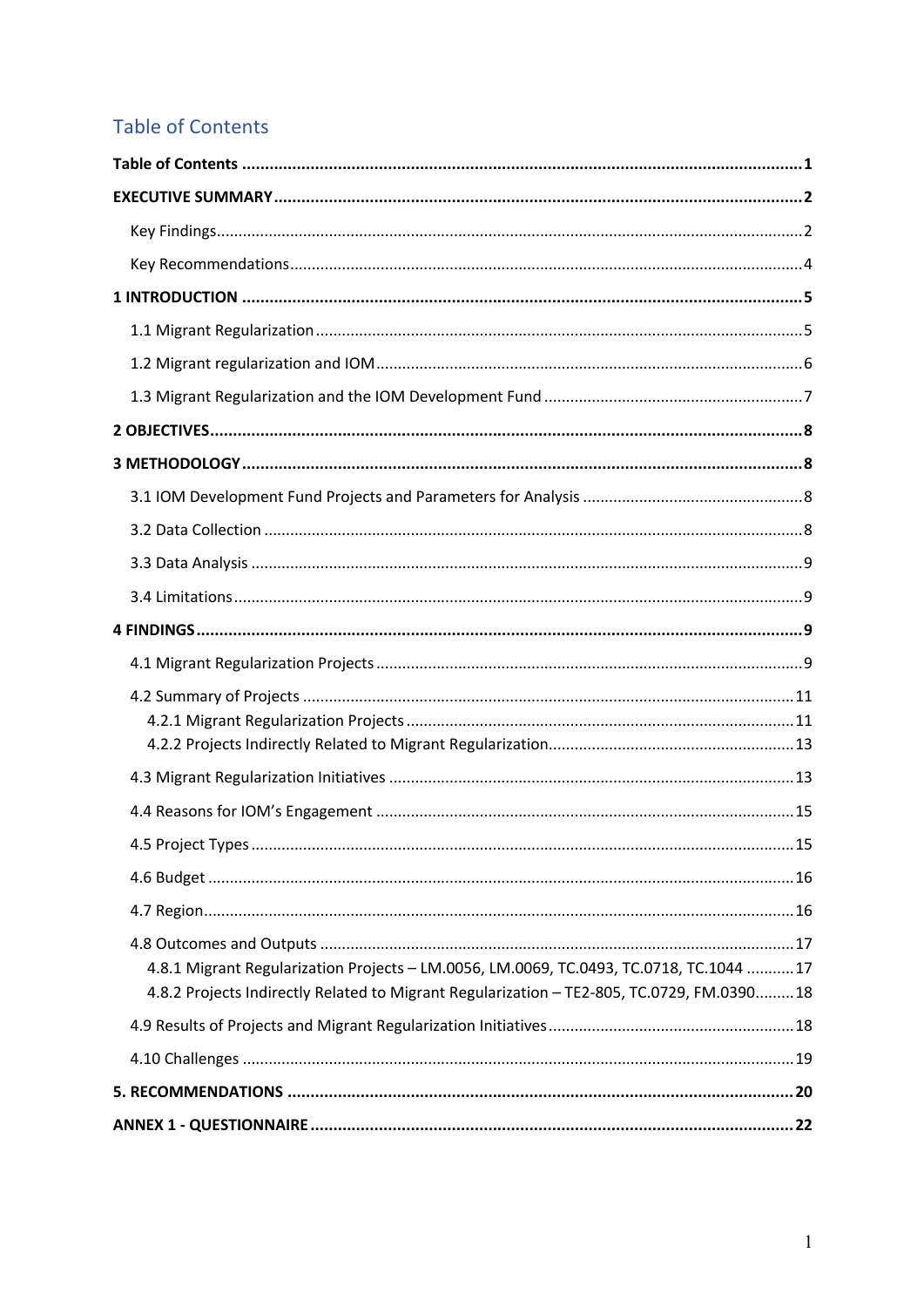# EXECUTIVE SUMMARY

The objective of this IOM Development Fund internal review is to assess migrant regularization projects supported by the IOM Development Fund and document the experiences of governments that have undertaken migrant regularization initiatives. Particularly, the review seeks to identify best practices and share lessons learned, in order to guide future migrant regularization endeavours, in future projects and programming.

# Key Findings

- Very few migrant regularization projects have been supported by the IOM Development Fund. Between 2001 and 2018, only five projects were involved in the direct design or implementation of a migrant regularization process and three other projects were found to be indirectly related to migrant regularization.
	- 2001: the first project indirectly related to migrant regularization, TE2-805 Costa Rica
	- 2007: the first migrant regularization project, LM.0056 Ecuador
	- No trend in the number of these projects can be observed in the period from 2001 until 2018.
	- The projects considered fall into three IOM project types: Immigration and Border Management (TC), Labour Migration (LM), and Immigration and Visa Support Solutions (FM).
- Various migrant regularization initiatives were designed and/or implemented before, during, and/or after the projects.
	- In three projects, a migrant regularization initiative was set up before the start of the project:
		- $\circ$  LM.0056 Ecuador
		- o LM.0069 Peru and Ecuador
		- o TC.0718 Honduras
	- In four projects, a migrant regularization initiative was set up through the project:
		- $\circ$  LM.0056 Ecuador (extension of original migrant regularization initiative)
		- $\circ$  LM.0069 Peru and Ecuador (extension of original migrant regularization initiative)
		- $\circ$  TC.0493 El Salvador and Nicaragua
		- o TC.1044 Costa Rica
	- In two projects, migrant regularization initiatives were expanded after the end of the project:
		- o TC.0493 El Salvador and Nicaragua
		- o TC.1044 Costa Rica
- The migrant regularization initiatives targeted different groups:
	- Labour migrants:
		- o LM.0056 Ecuador
		- o LM.0069 Peru and Ecuador
		- o TC.1044 Costa Rica
	- Migrants with a particular nationality:
		- o TC.0493 El Salvador and Nicaragua
	- Population living in a disputed territory:
		- o TC.0718 Honduras
- Governments requested IOM's assistance for a wide range of reasons:
	- Improving the migrant regularization process:
		- $O$  LM.0056 Ecuador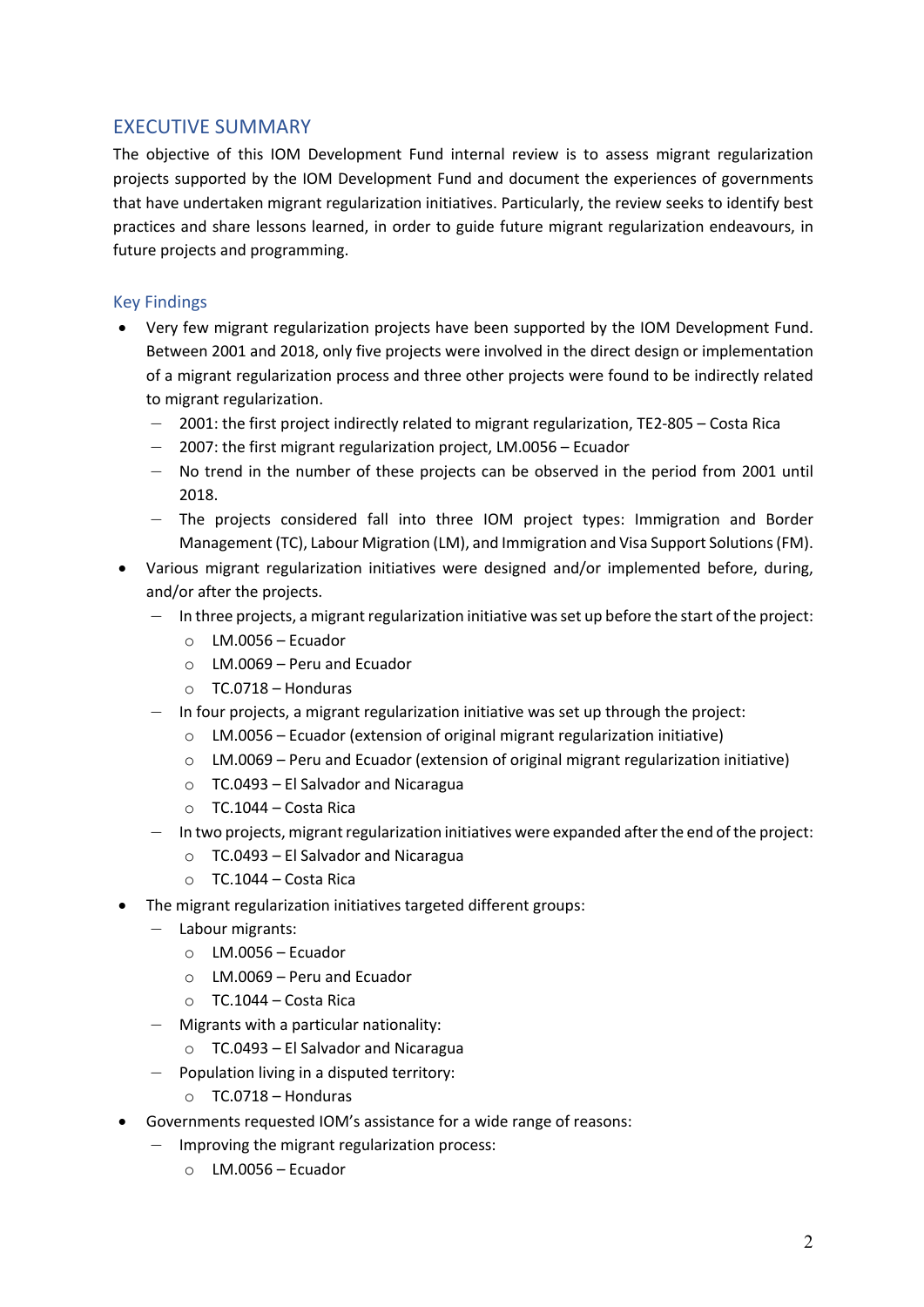- o TC.0493 El Salvador and Nicaragua
- o TC.1044 Costa Rica
- Providing governments with technical assistance:
	- o LM.0069 Peru and Ecuador
	- o TC.0493 El Salvador and Nicaragua
	- o TC.0718 Honduras
- Assisting with data collection:
	- o LM.0056 Ecuador
	- o TC.0493 El Salvador and Nicaragua
- Raising migrants' awareness of migrant regularization initiatives:
	- o LM.0056 Ecuador
	- o TC.0718 Honduras
- Raising authorities' awareness of migrant regularization initiatives:
	- o TC.0718 Honduras
- While financial support is a reason for IOM's support in all projects, one project explicitly stated the need for aid in assuming the administrative costs of migrant regularization:
	- o TC.0493 El Salvador and Nicaragua
- All of the migrant regularization projects were carried out in the Americas:
	- Ecuador: LM.0056 and LM.0069
	- Peru: LM.0069
	- El Salvador: TC.0493
	- Nicaragua: TC.0493
	- Honduras: TC.0718
	- Costa Rica: TC.1044
- The projects indirectly related to migrant regularization were carried out in:
	- the Americas, namely Costa Rica: TE2-805
	- Asia, namely Kazakhstan, Kyrgyzstan, and Tajikistan: TC.0729
	- Africa, namely Morocco: FM.0390
- Projects had similar expected outcomes:
	- Strengthened position and increased protection of the targeted migrant groups
		- o Related outputs: dissemination of information and issuance of some form of legal document
	- Increased capacity of relevant authorities to carry out migrant regularization endeavours
		- o Related outputs: elaboration of a guiding document meant to assist government authorities in the execution of the migrant regularization process
	- Improved data
		- o Related output: migrant and population mapping exercises
	- Only one of the projects considered did not meet one of its expected project outcomes, due to changes in government priorities:
		- o TC.0718 Honduras
- Projects had achieved considerable results:
	- A significant number of migrants and individuals were reached and empowered
	- Precedents in terms of migrant regularization were created and, in some cases, the good practices they demonstrated led to the development of further agreements
	- Strengthened relations between countries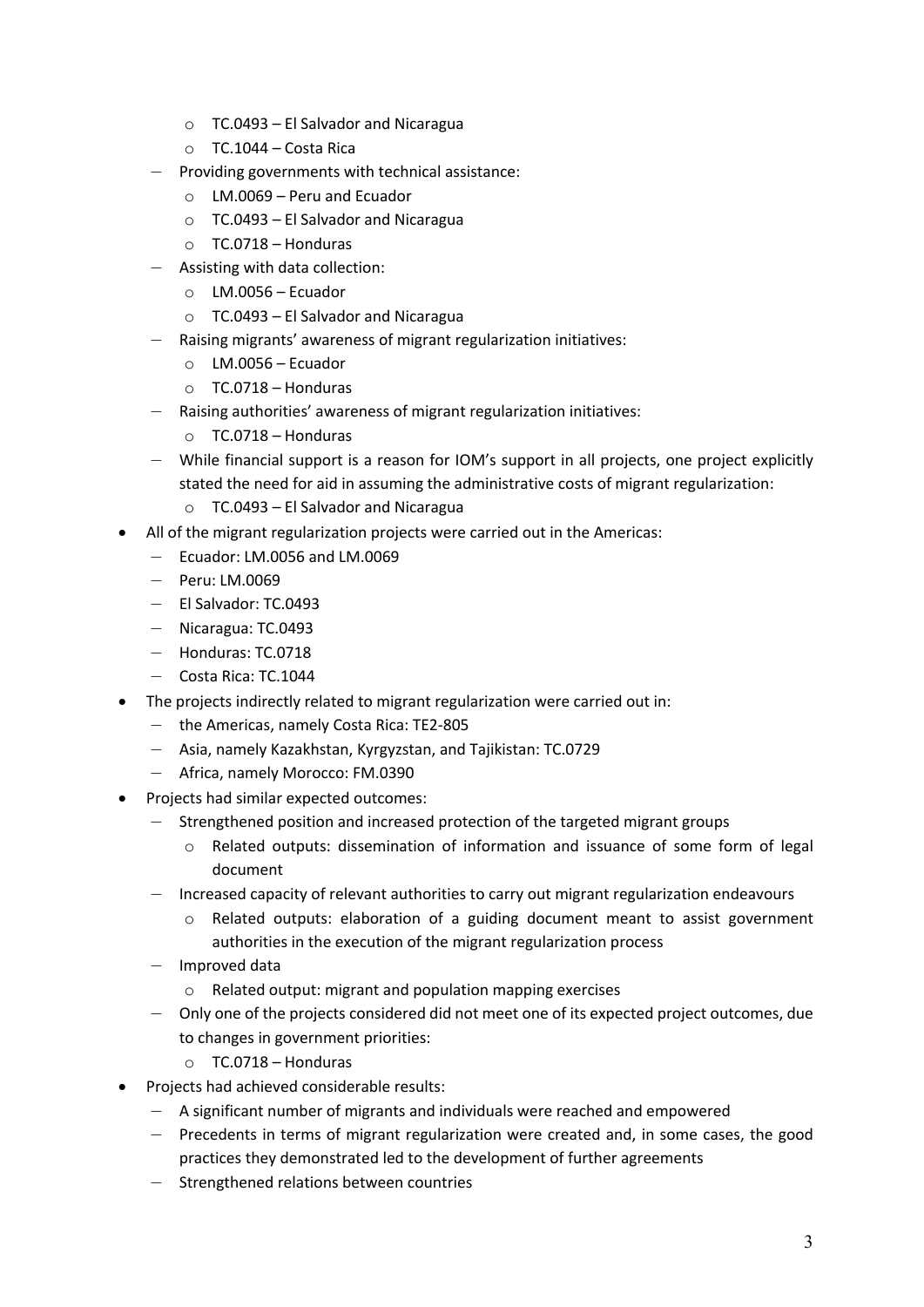- Projects also experienced several challenges in their implementation:
	- Political instability:
		- o LM.0069 Peru and Ecuador
		- o TC.0493 El Salvador and Nicaragua
		- o TC.1044 Costa Rica
	- Changing government priorities:
		- o LM.0069 Peru and Ecuador
		- o TC.0718 Honduras
	- Insufficient funding:
		- o TC.0493 El Salvador and Nicaragua
		- o TC.0718 Honduras
	- Changing government counterparts:
		- o TC.0718 Honduras
	- Lack of research capacity:
		- o TC.0493 El Salvador and Nicaragua
	- Difficulties accessing existing data:
		- $\circ$  TC.0493 El Salvador and Nicaragua
	- Lack of reliable information:
		- o TC.0493 El Salvador and Nicaragua
	- Need for IOM internal capacity-building:
		- o TC.0493 El Salvador and Nicaragua
- Four out of the five migrant regularizations projects underwent project revisions:
	- Duration revision:
		- $O$  LM.0056 Ecuador
		- $\circ$  TC.0493 El Salvador and Nicaragua
		- o TC.0718 Honduras
		- o TC.1044 Costa Rica
	- Results Matrix revision:
		- o TC.0718 Honduras
		- o TC.1044 Costa Rica
	- Budget revision:
		- o TC.0718 Honduras
		- o TC.1044 Costa Rica

# Key Recommendations

The following recommendations aim to provide guidance to IOM staff working with governments to design and implement regularization projects:

- Before designing a migrant regularization initiative, information on irregular migration flows coming in and out of the country of interest must be obtained and analyzed.
- When designing a migrant regularization initiative, care should be taken when defining the groups to be covered by the migrant regularization, as to allow for flexibility in the fulfilment of requirements needed to be met for regularization registration.
- Before implementing a regularization initiative, procedural or guiding documents should be created, in order to clearly, systematically and transparently establish the rules, mechanisms and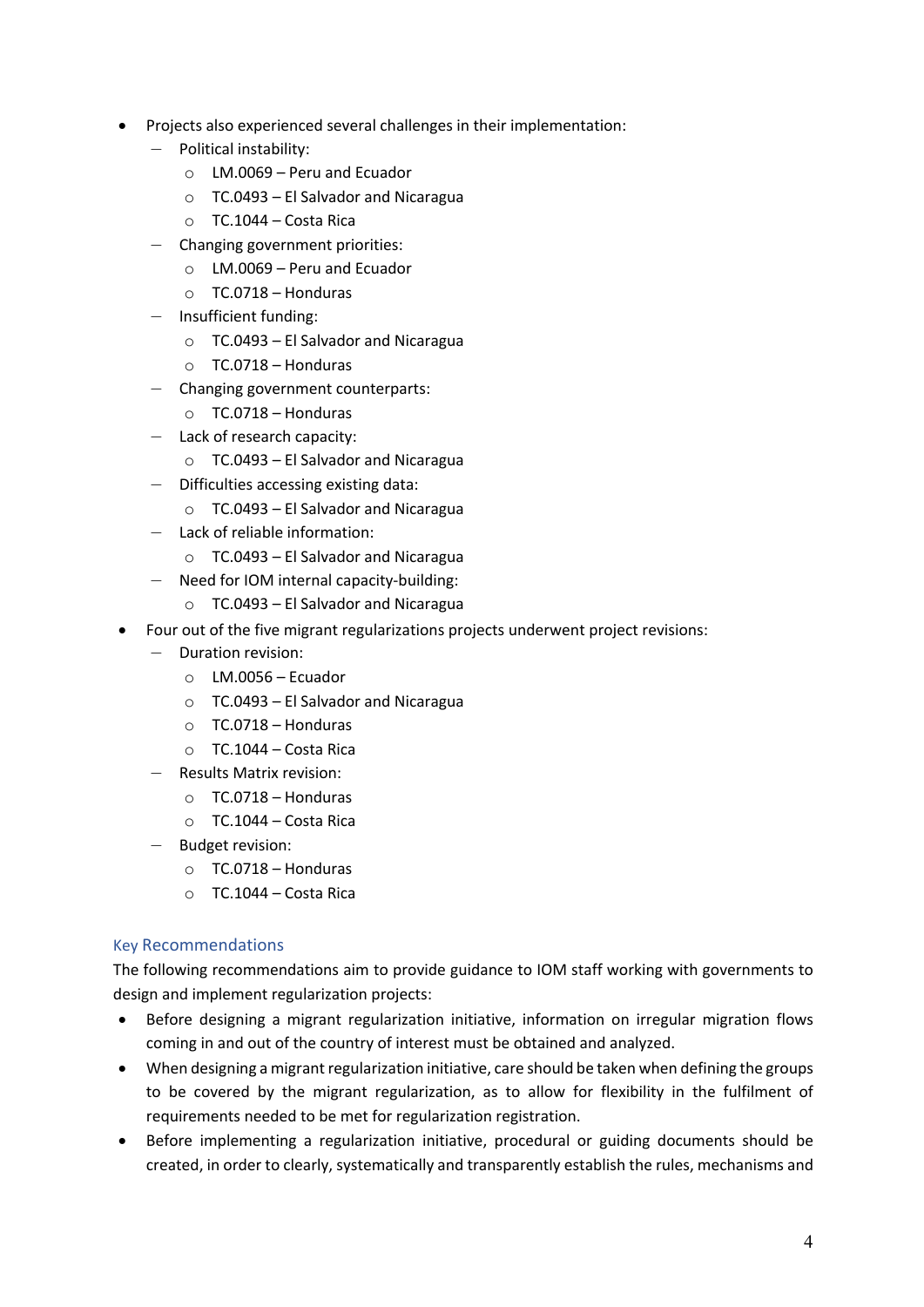procedures to be followed throughout the migrant regularization implementation process. To ensure government commitment, these documents should be legally enforced.

- Throughout the design and implementation of a migrant regularization initiative, increased IOM involvement should be ensured at the technical level, within relevant government authorities, to promote capacity-building.
- Throughout the design and implementation of a bilateral or multilateral migrant regularization initiative, IOM's position as an intergovernmental organization should be leveraged to promote dialogue and cooperation between the countries involved.
- Following the implementation of a migrant regularization initiative, regularized migrants' social and economic integration should be encouraged to promote sustainable development.

# 1 INTRODUCTION

# 1.1Migrant Regularization

As per the IOM glossary, migrant regularization is "*any process or programme by which the authorities of a State allow non-nationals in an irregular situation to stay lawfully in the country, by granting them a regular status*".1 States often make use of migrant regularization as a potential means to combat irregular migration.<sup>2</sup> However, migrant regularization may also serve alternative policy objectives, such as responding to humanitarian concerns, regulating employment conditions, or even improving the accuracy of irregular migration data. Overall, it constitutes a response to particular socio-political realities and policy imperatives, as well as individualized migration realities and contexts, and should be considered in the context of other migration management options.

The benefits of migrant regularization are numerous.<sup>3</sup> Primarily, migrant regularization ensures the provision of basic rights to migrants, namely those relating to employment, property, and education, thereby minimizing their vulnerability to exploitation. States also benefit from migrant regularization, as it promotes integration and social cohesion while tackling corruption, extortion, and human trafficking. Additionally, it presents various economic gains, such as increased tax revenue, regulation of the underground economy, and expansion of the labour force. Nevertheless, migrant regularization may also be perceived as rewarding law breakers and encouraging further irregular migration.

Migrant regularization can be grouped into three main streams.<sup>4</sup> First, migrant regularization can be employment based, when its aim is to regulate the labour market. Second, it can be based on humanitarian grounds, when dealing with asylum applications. Third, it can involve substantial ties with the country of residence, such as length of residence and family ties. Examples of targeted

https://publications.iom.int/system/files/pdf/iml\_34\_glossary.pdf

<sup>1</sup> IOM, *Glossary on Migration* (Geneva, 2019). Available at

<sup>2</sup> Albert Kraler, Regularization of Irregular Migrants and Social Policies: Comparative Perspectives, *Journal of Immigrant & Refugee Studies*, 17(1): 94-113 (2019).

<sup>&</sup>lt;sup>3</sup> Claire McGovern, United Nations University, "EU Regularization Programmes: An Effective Tool to Manage 'Irregular Migration'?", 30 August 2014. Available at https://ourworld.unu.edu/en/eu-regularizationprogrammes-an-effective-tool-to-manage-irregular-migration

<sup>4</sup> Albert Kraler, Regularisation: A misguided option or part and parcel of a comprehensive policy response to irregular migration? *IMISCOE Working Paper No.24,* (February 2009).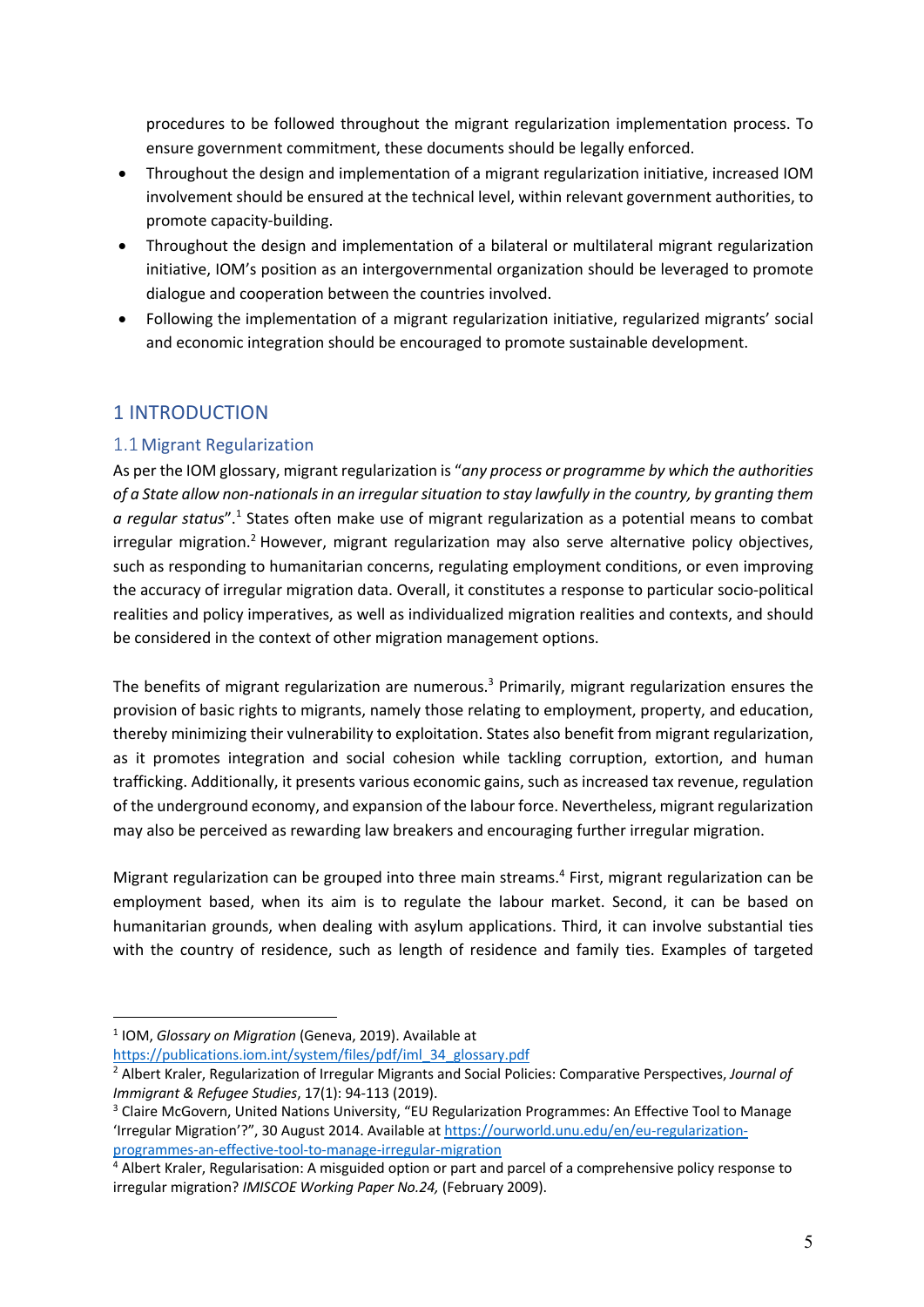individuals thus include unauthorized workers, overstayers, asylum seekers, individuals with tolerated status, children born to irregular migrants, or specific nationalities and groups.

There are two ways in which migrant regularization can take place: programmes or mechanisms.<sup>5</sup> Programmes are ad hoc, limited in time, and target a large number of applicants from specific categories of migrants. On the other hand, mechanisms are part of a broader migration policy framework, running on a continuous basis, and targeting a smaller number of migrants.

The current COVID-19 pandemic is a public health crisis that has severely impacted nearly all aspects of society. Due to measures taken to prevent the spread of the virus, namely travel restrictions and border closures, international human mobility has severely reduced.<sup>6</sup> Already vulnerable migrants, especially those fleeing persecution and seeking asylum, have been gravely affected by these restraints. Many migrants have become irregular, as a result of circumstances beyond their control. Migrant regularization efforts could be an effective response to the situation, as a regularized status would provide migrants with health care and social services. Indeed, a recent policy brief on human mobility released by the United Nations Secretary-General, includes migrant regularization as part of four basic tenets to guide the collective response to the ongoing pandemic.<sup>7</sup>

# 1.2 Migrant Regularization and IOM

According to the Article 1.1 (c) of IOM's Constitution, one of the purposes and functions of the Organization is "*to provide, at the request of and in agreement with the States concerned, migration services such as recruitment, selection, processing, language training, orientation activities, medical examination, placement, activities facilitating reception and integration, advisory services on migration questions, and other assistance as is in accord with the aims of the Organization*".8 In addition, the IOM Strategy (MC/INF/287) provides that the focus of the Organization's activities is, *inter alia*:

*2. To enhance the humane and orderly management of migration and the effective respect for the human rights of migrants in accordance with international law.* 

*3. To offer expert advice, research, technical cooperation and operational assistance to States, intergovernmental and non-governmental organizations and other stakeholders, in order to build national capacities and facilitate international, regional and bilateral cooperation on migration matters.* 

*4. To contribute to the economic and social development of States through research, dialogue, design and implementation of migration-related programmes aimed at maximizing migration's benefits.* 

<sup>&</sup>lt;sup>5</sup> Amanda Levinson, Migration Policy Institute, "Why Countries Continue to Consider Regularization", 1 September 2005. Available at https://www.migrationpolicy.org/article/why-countries-continue-considerregularization

<sup>6</sup> Luisa Feline Freier, IOM's Migration Research and Publishing High-Level Advisers,

<sup>&</sup>quot;COVID-19 and rethinking the need for legal pathways to mobility: Taking human security seriously", August 2020. Available at https://publications.iom.int/system/files/pdf/rethinking-the-need-for-legal.pdf

<sup>7</sup> United Nations, "Policy Brief: COVID-19 and People on the Move", June 2020. Available at https://www.un.org/sites/un2.un.org/files/sg\_policy\_brief\_on\_people\_on\_the\_move.pdf

<sup>8</sup> IOM, *IOM Constitution*. Available at https://www.iom.int/constitution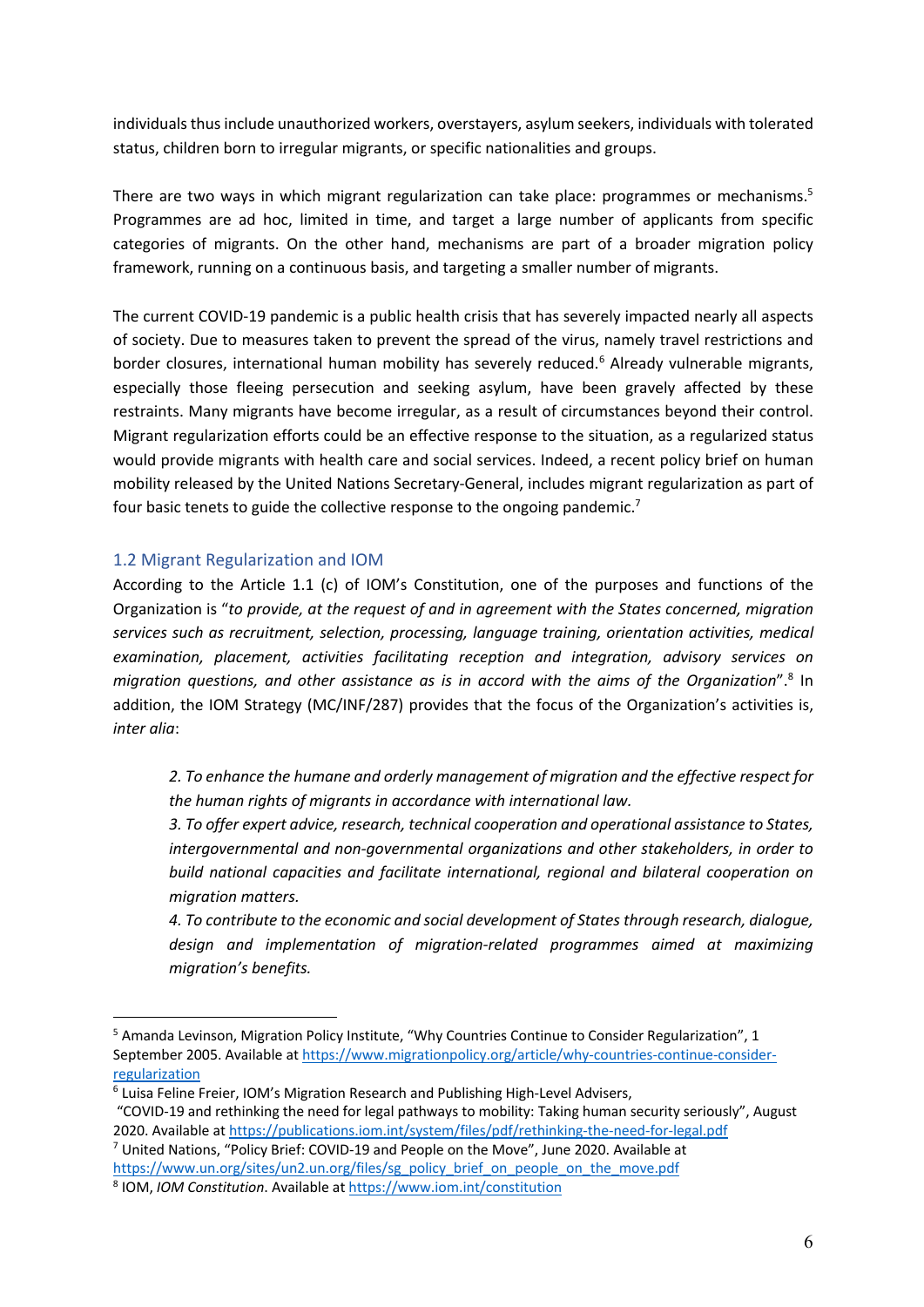*5. To support States, migrants and communities in addressing the challenges of irregular migration, including through research and analysis into root causes, sharing information and spreading best practices, as well as facilitating development-focused solutions.* 

*6. To be a primary reference point for migration information, research, best practices, data collection, compatibility and sharing.9*

While fully recognizing States' sovereign right to implement migrant regularization measures, IOM provides States with advocacy, research, policy development, and operational support, with the goal of maximizing benefits for migrants. When providing assistance on matters of migrant regularization, IOM follows a context-specific approach, tackling all dimensions of irregular migration, and seeking to reduce irregular migration at all stages of the migration process. Furthermore, in its activities, IOM acknowledges the political sensitivity and reputational risks surrounding migrant regularization.

By entering the UN System in 2016, IOM now has a clear responsibility to articulate its activities in relation to the 2030 Agenda for Sustainable Development.<sup>10</sup> IOM has established its Migration and Sustainable Development Strategy, which aims to *"maximize the potential of migration to achieve sustainable development outcomes for migrants and societies alike*".11 Sustainable Development Goal 16 calls to "*promote peaceful and inclusive societies for sustainable development, provide access to justice for all and build effective, accountable and inclusive institutions at all levels*".12 Migrant regularization provides migrants with a legal status, which in turn helps foster integration.<sup>13</sup> Without this legal status, migrants are unable to become full members of society and have limited access to justice and services, potentially creating tensions between them and host communities. Therefore, by engaging in migrant regularization initiatives, IOM can help "*maximize the potential of migration*" and promote "*peaceful and inclusive societies for sustainable development*". For these reasons, migrant regularization also falls in line with IOM's Migration Governance Framework. Particularly, it supports Principle 1, which promotes the "*adherence to international standards and fulfillment of migrants' rights*" and Objective 1 of "*advanc[ing] the socioeconomic well-being of migrants and society*".14

# 1.3 Migrant Regularization and the IOM Development Fund

The IOM Development Fund was established in 2001 with the goal of providing support to IOM developing Member States and Member States with economies in transition in the development and implementation of joint government-IOM projects. These projects address various areas of migration management with particular attention provided to capacity-building. Examples of thematic areas include counter-trafficking, enhancement of inter-governmental dialogue and cooperation, labour

https://www.iom.int/jahia/webdav/shared/shared/mainsite/about\_iom/docs/res1150\_en.pdf

<sup>9</sup> IOM, IOM Strategy (9 November 2007). Available at

<sup>&</sup>lt;sup>10</sup> IOM, *IOM Institutional Strategy on Migration and Sustainable Development* (Geneva, 2020). Available at https://publications.iom.int/system/files/pdf/iom-institutional-strategy.pdf

 $11$  Ibid

<sup>&</sup>lt;sup>12</sup> United Nations, Department of Economic and Social Affairs, "Goal 16". Available at https://sdgs.un.org/goals/goal16

<sup>&</sup>lt;sup>13</sup> Long, Mosler Vidal, Kuch and Hagen-Zanker, Overseas Development Institute, "Citizenship, migration and the 2030 Agenda for Sustainable Development", September 2017. Available at https://core.ac.uk/download/pdf/154769283.pdf

<sup>14</sup> IOM, *Migration Governance Framework*. Available at https://www.iom.int/sites/default/files/aboutiom/migof\_brochure\_a4\_en.pdf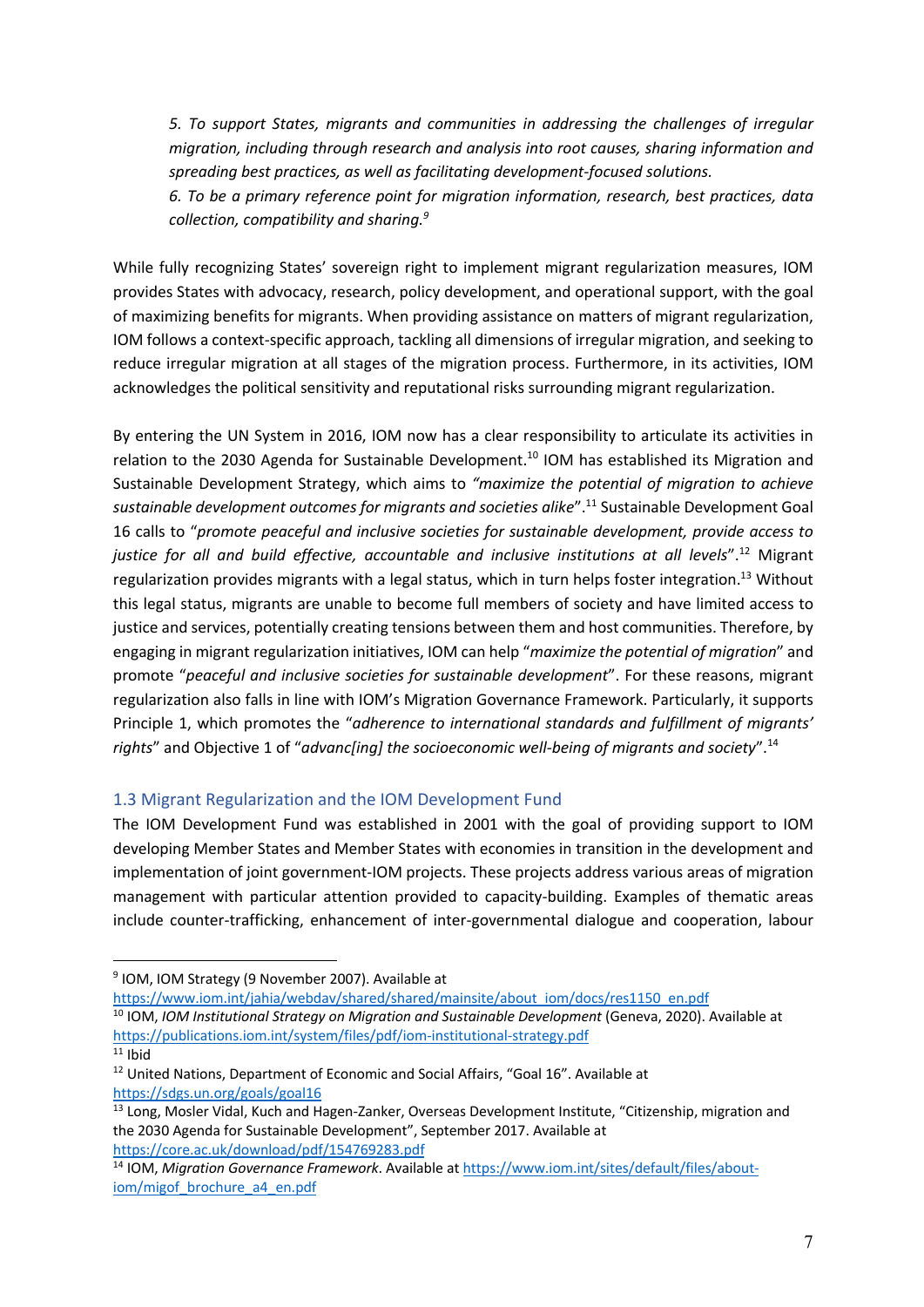migration, migration and development, migration, environment and climate change, migration and health, border management, policy and legal framework development, research and assessment, and, on an exceptional basis, assisted voluntary return and re-integration. Since its inception, the Fund has assisted the implementation of over 700 innovative projects worldwide.

Out of the over 700 projects which have been undertaken with funding from the IOM Development Fund, only a small number have been carried out for the purpose of migrant regularization. Since 2001, five projects have directly assisted States in a migrant regularization process and three have indirectly involved the process of migrant regularization.

# 2 OBJECTIVES

The objective of thisinternal review is to assess migrant regularization projects that have been funded by the IOM Development Fund since its creation in 2001 until 2018. Its aim is to document the experiences of governments undertaking migrant regularization initiatives and consequently identify good and emerging practice. It will do so by examining the outcomes achieved by the projects and the challenges faced throughout their implementation as per information gathered through concerned IOM Missions. By sharing the lessons learned from these projects, this review seeksto guide the design and realization of future migrant regularization endeavours, in particular projects and programming, raising awareness of potential pitfalls and highlighting considerations needed for the achievement of successful outcomes.

# 3 METHODOLOGY

# 3.1 IOM Development Fund Projects and Parameters for Analysis

This review provides an overview of completed migrant regularization projects and projects touching on migrant regularization funded by the IOM Development Fund for the period from 2001 until 2018. Projects to be analyzed were selected based on the criteria that the project title indicated the creation or implementation of a migrant regularization process, or that a migrant regularization process was referenced in the project description. Project selection was not restricted to a particular IOM project type. The selected projects included Immigration and Border Management (TC), Labour Migration (LM), and Immigration and Visa Support Solutions (FM) project types. The components of the projects of interest to this review were the type of migrant regularization initiative employed, project outcomes and results, challenges, and lessons learned.

# 3.2 Data Collection

Data collection took place over a month period, from mid-September 2020 until mid-October 2020. Following the identification of relevant IOM Development Fund migrant regularization projects, a questionnaire (**Appendix 1**) was developed by the Fund, based on the aforementioned parameters of interest, and distributed to respective IOM Mission offices for their completion. The review was based on data provided in the completed questionnaires, the Interim and Final Reports, the Evaluation Forms of each of the selected projects and the external post-project evaluation for project FM.0390. In some cases, calls were organized with Project Managers, Chiefs of Missions and/or Senior Regional Advisers to discuss some aspects of the projects.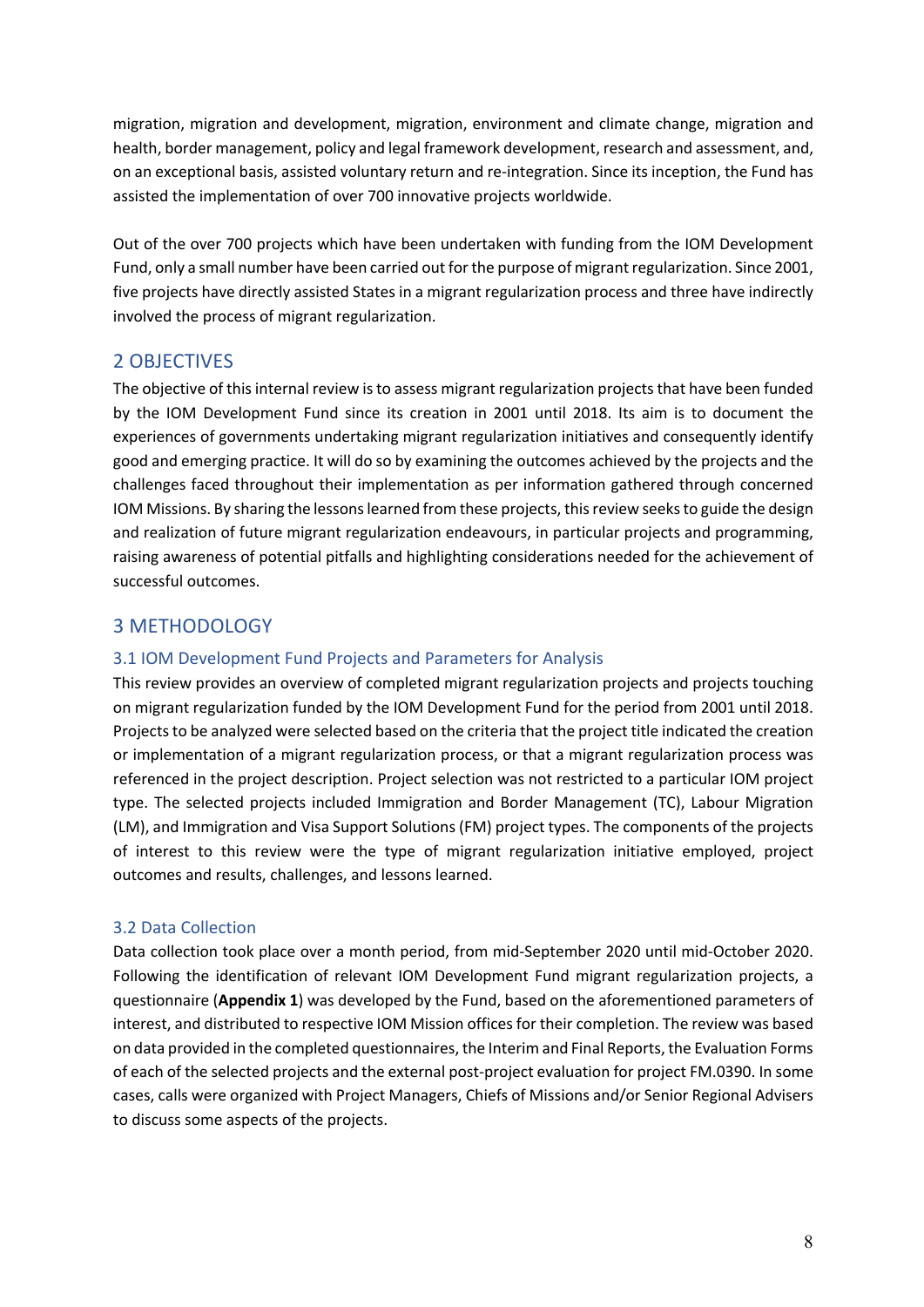#### 3.3 Data Analysis

The collected data was analyzed through quantitative and qualitative means. The various data was categorized and accumulated, in order to carry out statistical analysis and generate visualizations of the results. Recommendations were drawn from the observations made in this report and the lessons learned through the implementation of the projects at hand.

#### 3.4 Limitations

It is important to highlight some limitations to this review. First of all, the number of projects examined is small, meaning that they are not a true representation of IOM migrant regularization projects as a whole and the inferences made from them are not all-encompassing. For this reason, the results and recommendations provided should be seen as general observations and not be interpreted as exhaustive.

Furthermore, the majority of the projects analyzed are old. This factor, combined with IOM staff turnover, meant that many of the Project Managers involved in these projects had either left the Country Missions or had retired. In these cases, the questionnaires were answered by other IOM staff who had limited personal knowledge of the projects, leading to potential omissions of important details regarding their execution.

Additionally, all of the projects directly assisting with the design or implementation of a migrant regularization process were carried out in the Americas. Considering that social, political and economic context is crucial for migrant regularization, it should be noted that the lessons learned and best practices recognized by this report may be particular to the Latin-American context and this factor should be taken into account developing such proposals in other regions.

Finally, time constraints prevented the realization of a more thorough review of the projects. One to two weeks separated the moment from which the responses of the questionnaires were received and this report was finalized. Additional time would have allowed for a more in-depth analysis of questionnaire results.

# 4 FINDINGS

#### 4.1 Migrant Regularization Projects

Table 1 provides an overview of the projects being considered by this review, stating their funding year, region, project code, duration, and name.

| Year | Region   | <b>Project Code</b> | <b>Duration</b> | <b>Project Name</b>                        |
|------|----------|---------------------|-----------------|--------------------------------------------|
| 2007 | Americas | LM.0056             | 15 months       | Regularization of Peruvian Workers in      |
|      |          |                     |                 | Ecuador                                    |
|      |          |                     |                 | Capacity Building on the Implementation of |
| 2008 | Americas | LM.0069             | 36 months       | the Bilateral Regularisation Agreement for |
|      |          |                     |                 | Labour Migrants in the Border Regions of   |
|      |          |                     |                 | Peru and Ecuador                           |
| 2010 | Americas | TC.0493             | 15 months       | Regularization of Nicaraguan Migrants and  |
|      |          |                     |                 | their Families in El Salvador              |

IOM DEVELOPMENT FUND MIGRANT REGULARIZATION PROJECTS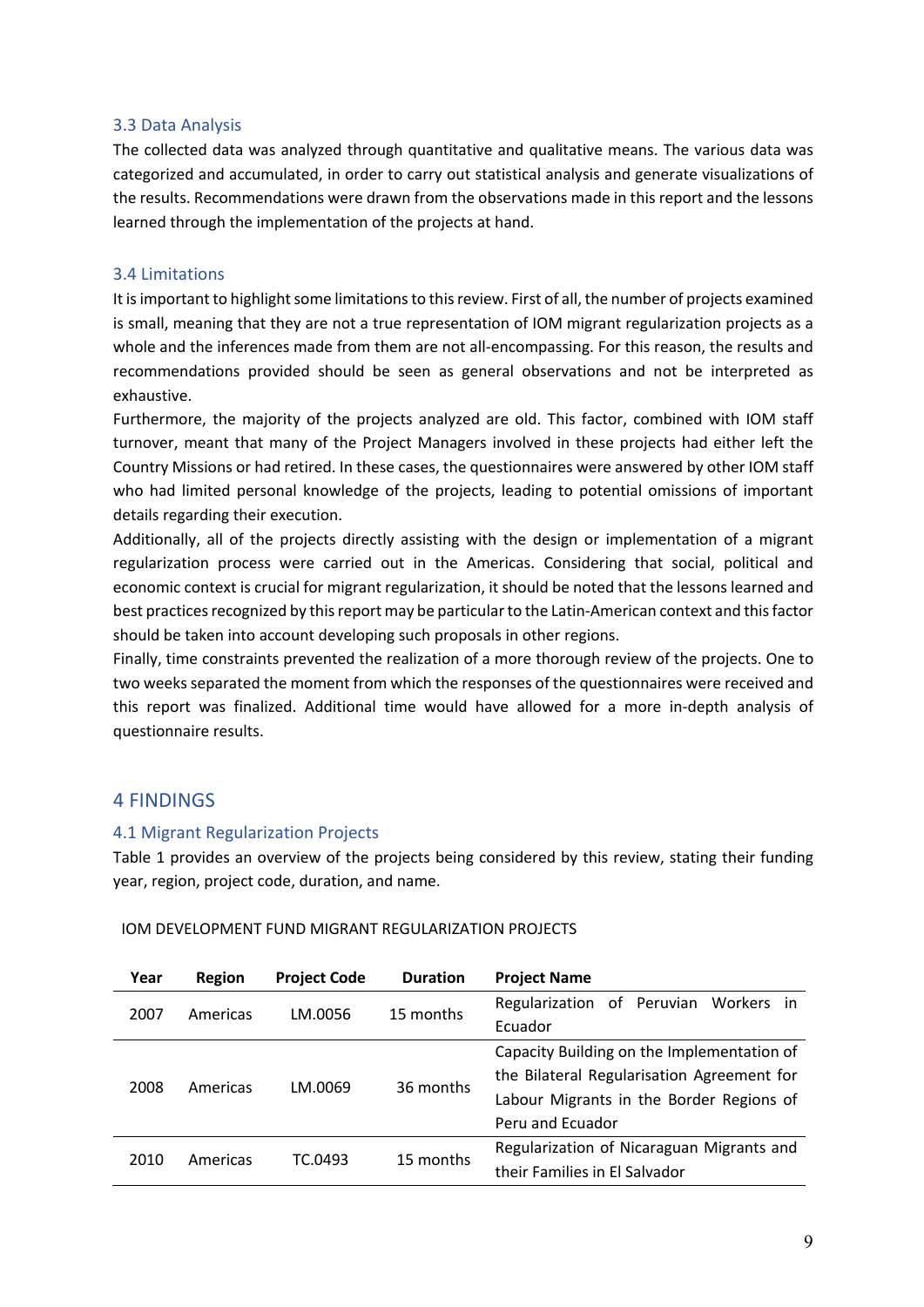| 2013 | Americas | TC.0718 | 15 months | Strengthening the Technical Capacity of the<br>Ministry of Foreign Affairs of Honduras to<br>Regularize the Population in the Region of<br>Nahuaterique |
|------|----------|---------|-----------|---------------------------------------------------------------------------------------------------------------------------------------------------------|
| 2017 | Americas | TC.1044 | 35 months | Support in the Design of a Regularisation<br>Process for Labour Migrants in Costa Rica                                                                  |

#### IOM DEVELOPMENT FUND PROJECTS INDIRECTLY RELATED TO MIGRANT REGULARIZATION

| Year | Region   | <b>Project Code</b> | <b>Duration</b> | <b>Project Name</b>                                      |  |
|------|----------|---------------------|-----------------|----------------------------------------------------------|--|
|      |          |                     |                 | International Cooperation for Modernising                |  |
| 2001 | Americas | TE2-805             | 30 months       | the System of Renewal of Residence                       |  |
|      |          |                     |                 | for the Beneficiaries<br>Permits<br>of<br>the <b>the</b> |  |
|      |          |                     |                 | Migratory Amnesty in San Jose                            |  |
| 2013 | Asia     | TC.0729             | 12 months       | Mapping on Irregular Migration in Central                |  |
|      |          |                     |                 | Asia                                                     |  |
|      |          |                     |                 | Livelihood<br>Vocational<br><b>Training</b><br>and       |  |
| 2014 | Africa   | FM.0390             | 32 months       | Opportunities for Regularized Migrants in                |  |
|      |          |                     |                 | Morocco                                                  |  |

Table 1: List of projects reviewed by this report

Very few migrant regularization projects have been supported by the IOM Development Fund. Migrant regularization projects do not even constitute one per cent of all of its projects. Figure 1 illustrates the number of migrant regularization projects and projects indirectly related to migrant regularization carried out per year from 2001 until 2018. The first migrant regularization-related and migrant regularization projects were carried out in 2001 and 2008 respectively. No trend in the number of these projects being carried out can be observed in the period from 2001 until 2018.

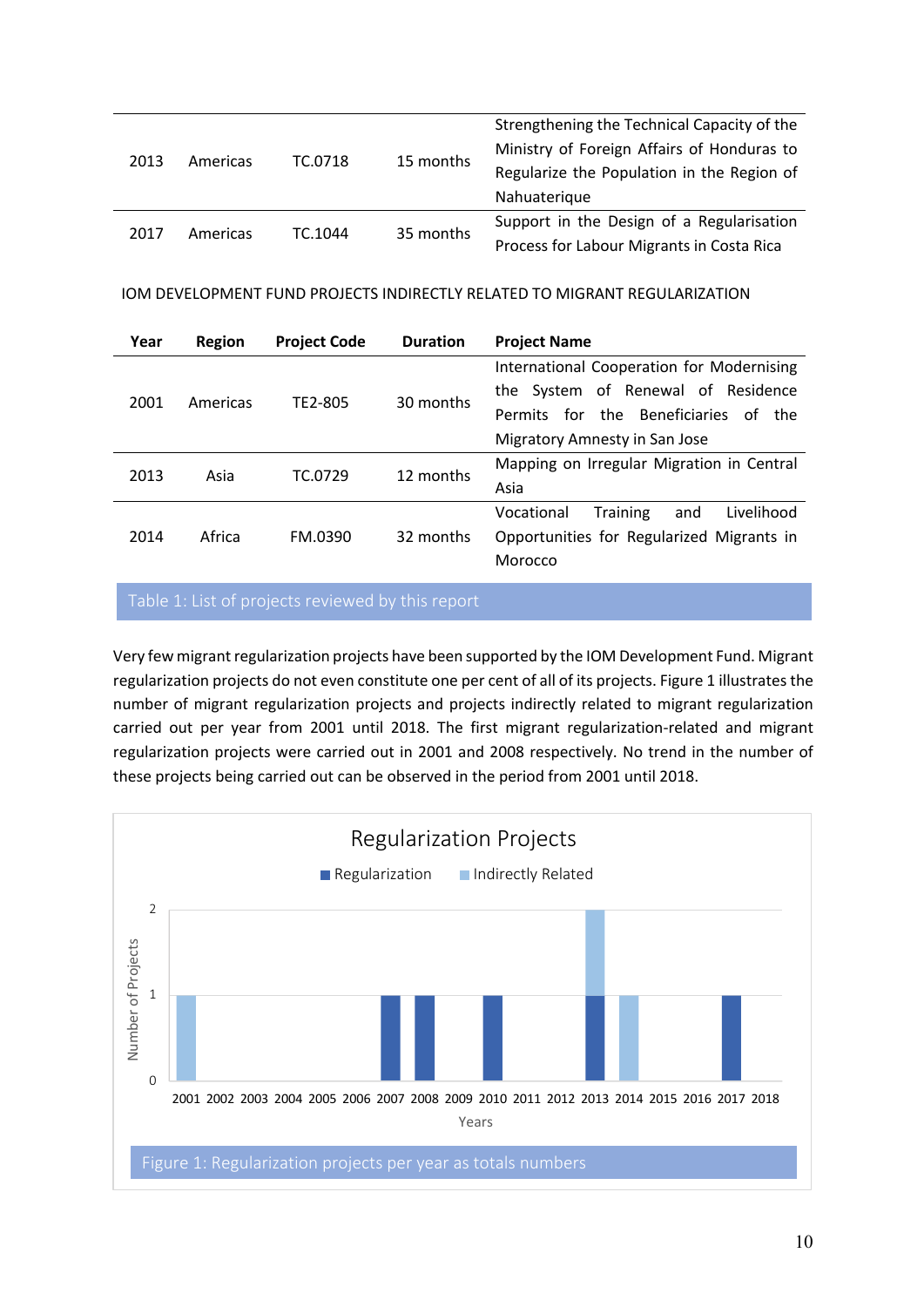#### 4.2 Summary of Projects

#### 4.2.1 Migrant Regularization Projects

#### *LM.0056 – Regularization of Peruvian Workers in Ecuador (2007)*

In December of 2006, the Ecuadorian and Peruvian Chancelleries signed the "Agreement to Regularize the Labour and Migratory Situation of Ecuadorian and Peruvian Nationals in the Amplified Integrated Border Region". This agreement sought to regularize the stay of Peruvians working in the areas of agriculture, construction, and domestic service. However, only a small number of registrations occurred between the date the document came into effect and the deadline to receive documents. It became apparent that an investigation as to why people were not registering, and a subsequent information campaign, were necessary to streamline the process and to dispel fears about registering. To do so, the Government of Ecuador requested IOM to assist them in their efforts to implement an effective and transparent labour migration policy. As a result of the project, a best practice document for the regularization process for Peruvian migrants was established; 12 focus group interviews were conducted; 10 radio spots and two television spots were produced; 100 people from interested organizations were trained; eight registration brigades were implemented in provinces with the highest number of Peruvian migrants; a report detailing the revision of the registration process and suggestions for streamlining it was produced; a regional conferenced was held; and a report on the situation of child labour exploitation among the undocumented Peruvian population was produced. Additionally, in 2007, the agreement was extended to broaden the integration frontier region it covered. Then, in 2008, the agreement was once more amended by widening its labour coverage and extending the deadline for the receipt of documents from Peruvian petitioners. Finally, in 2010, the countries approved the "Ecuadorian-Peruvian Migratory Statute", committing to institutionalize the regularization process and promoting permanent labour migration between both countries.

# *LM.0069 - Capacity Building on the Implementation of the Bilateral Regularisation Agreement for Labour Migrants in the Border Regions of Peru and Ecuador (2008)*

This project is a follow-up to the abovementioned project LM.0056, as it supported the initial phase of implementation of the "Ecuadorian-Peruvian Migratory Statute". To facilitate the implementation of this agreement, a capacity-building workshop was organized to train 260 public officials from Peru and Ecuador on the scope, the objectives and the correct application of the agreement, as well as on migrant rights and fundamental freedoms. Additionally, an information booklet to raise awareness on the existence and terms of this agreement was created and 40,000 copies were distributed by both Foreign Ministries to officials and civil society in their country.

#### *TC.0493 - Regularization of Nicaraguan Migrants and their Families in El Salvador (2010)*

The Government of El Salvador established a goal for 2010 to develop an initiative to regularize and provide documentation to Central Americans living in the country. To do so, a pilot project was designed, focusing on the regularization of Nicaraguans currently residing in El Salvador. IOM was asked to provide the project technical assistance and support. The project was divided into two components. The first part of the project provided technical assistance to the Salvadoran and Nicaraguan Governments in the implementation of the regularization process for Nicaraguans and their families possessing the necessary documentation and financial means. In doing so, a procedures manual was prepared and implemented for both Governments, a regularization office was equipped in San Miguel, and a coordination mechanism was established between the two Governments. The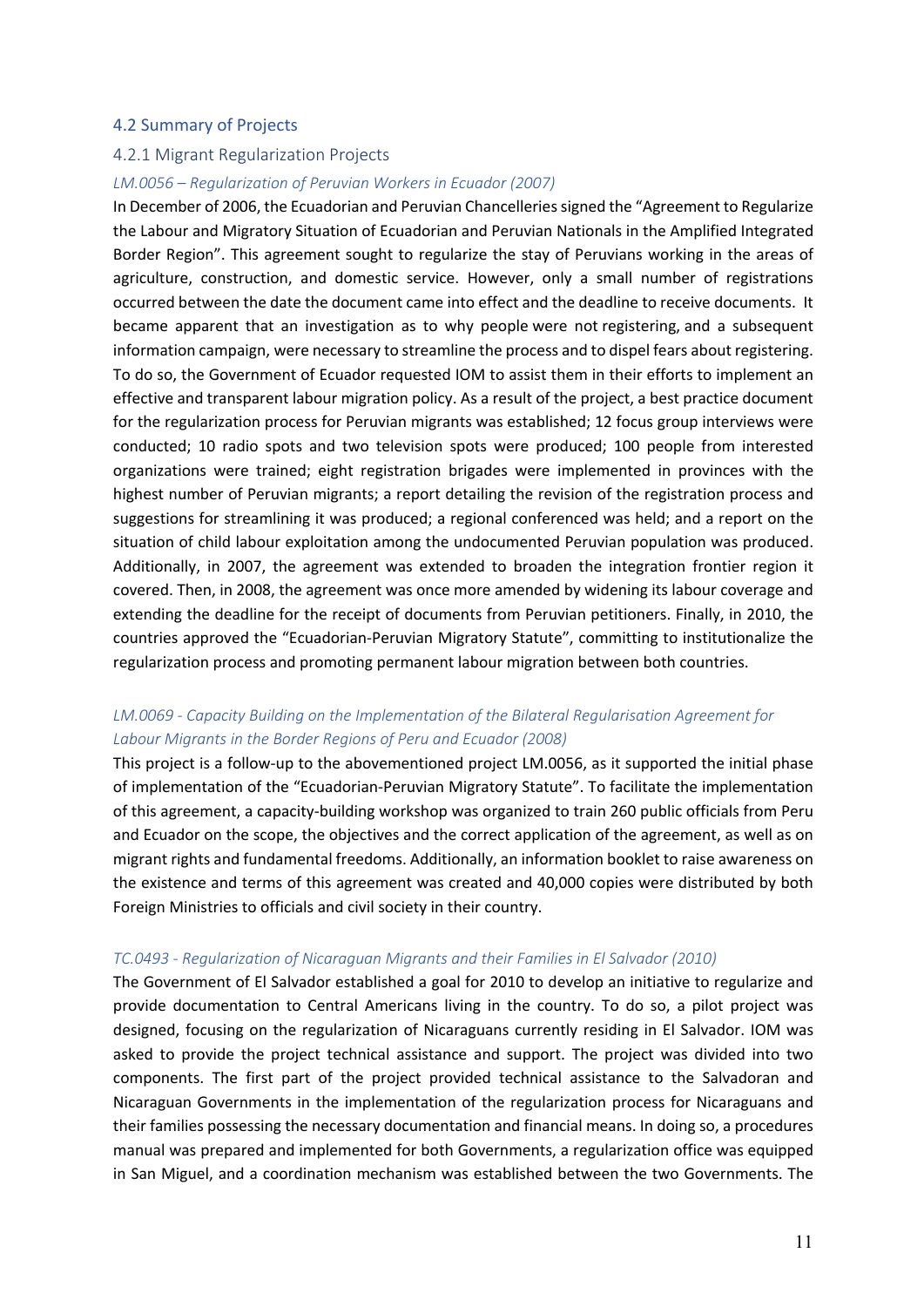second part of the project focused on the regularization of Nicaraguan migrants who did not have the necessary documents and financial means. This was done by setting up a support fund, named "Support Fund for Humanitarian Migratory Documents for Exceptional Cases", which issued residence permits to 227 low-income Nicaraguans. In total, the project allowed for 604 Nicaraguan migrants to receive a definitive residence permit. Following the completion of the project, the regularization initiative was extended and made permanent.

# *TC.0718 – Strengthening the Technical Capacity of the Ministry of Foreign Affairs of Honduras to Regularize the Population in the Region of Nahuaterique (2013)*

Following the armed conflict between Honduras and El Salvador in 1969, buffer regions were established along the countries' borders and in 1998 an international agreement was signed, recognizing the rights of the population living in those areas to choose their nationality, have property and be able to freely move. However, the large part of the population living in the largest of these buffer regions, known as "Nahuaterique", still had irregular status. Most of the authorities and the residents in the area were unaware of these rights. In order for the inhabitants of Nahuaterique to achieve full development and integration, it was necessary to normalize their legal status. IOM had previously supported the Ministry of Foreign Affairs in various projects related to migration. IOM's support was once more requested to strengthen the technical capacity of the Ministry of Foreign Affairs to regularize the population in the Nahuaterique area. In order to do so, this project focused on informing public institutions, the private sector and civil society on the applicable regulations; conducting a census of residents of Nahuaterique eligible for Salvadoran of Honduran nationality; and informing the Honduras-El Salvador Monitoring Committee on the management of coordination processes for the implementation of the agreement.

# *TC.1044 – Support in the Design of a Regularisation Process for Labour Migrants in Costa Rica (2017)*

Each year, Costa Rica receives approximately 265,00 temporary labour migrants from Nicaragua and from Panama. Unable to foresee the behavior of unplanned migratory movements, the Government of Costa Rica officially requested support from IOM to strengthen government capacities in the design of a process to regularize temporary labour migrants in its border areas. This request was based on the support provided by IOM through the UN Human Security Trust Fund Project and the JMDI project implemented by IOM in Costa Rica (indigenous labor migration between Panama and Costa Rica and cross-border labor mobility between Nicaragua and Costa Rica). Through the project, a comprehensive document analyzing the main gaps and challenges faced by relevant stakeholders in the migrant regularization process was developed. Additionally, by obtaining information on migratory flows and the vulnerabilities of migrants, policies and plans promoting good migration governance could be established. This project highlighted the importance of the involvement of the relevant private sector in the facilitation of the registration of labour migrants. As a result of the project, an agreement was established between Costa Rica and Panama to develop a new mechanism for the regularization of indigenous migrants for 2019-2020.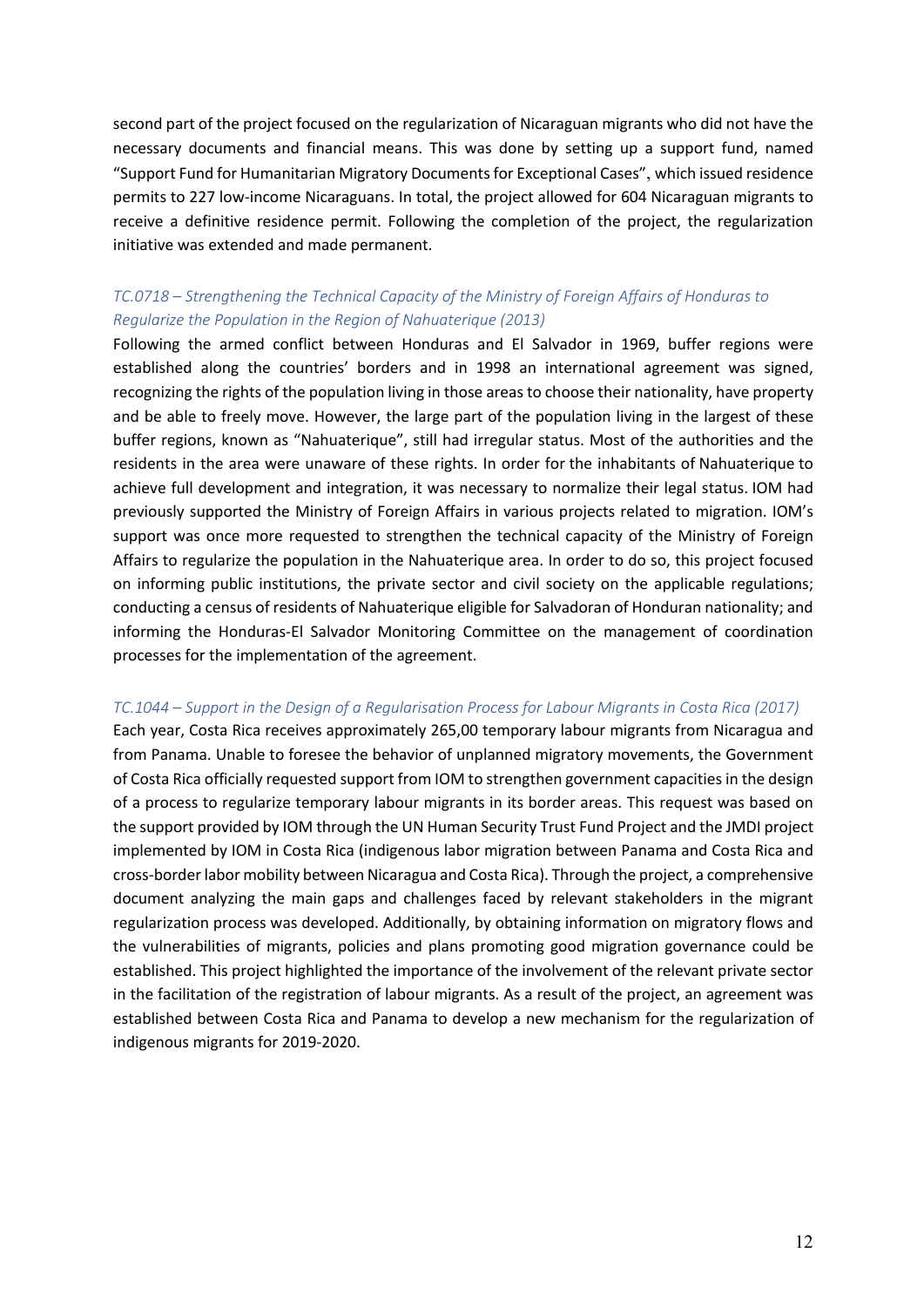#### 4.2.2 Projects Indirectly Related to Migrant Regularization

# *TE2-805 – International Cooperation for Modernising the System of Renewal of Residence Permits for the Beneficiaries of the Migratory Amnesty in San Jose (2001)*

Throughout history, Costa Rica has been an important destination for migrants from different nationalities. Irregular migratory flows have led governments to establish the "1999 Exception Regime" to regularize migrants. From the total beneficiaries of this Regime, approximately 56 per cent were assisted in a special office opened for this purpose. Due to the physical separation of the premises where the Exception Regime renewal permits were processed and the Department of Residences, the Government experienced major administrative, budgetary and institutional problems. For instance, there was segregation between residents that benefited from the Exception Regime and other residents in general. IOM's assistance was thus needed to concentrate in a single place, the two San Jose offices in charge of issuing residence permits to improve the effectiveness and efficiency of the services provided.

#### *TC.0729 – Mapping on Irregular Migration in Central Asia (2013)*

Irregular migration trends and changes in migration patterns can be observed in the Central Asia region and are caused by a number of different factors, such as the political instability in the region. The lack of reliable information on migration issues, as well as the lack of appropriate financial means and institutional capacities have shown to prevent the successful implementation of migration strategies on the operational level. Another crucial factor for the success of migration policies in a regional context is the extent to which these are harmonized between the different neighbouring countries. This project was carried out to respond to the challenges related to weak data on irregular migration and regional coordination issues. Through the creation of a report on "Migration Mapping on Irregular Migration in Central Asia", the project aimed to assess and evaluate existing national and regional policies, legislation and operational measures, as well as to formulatie recommendations for further action and/or reform in countering irregular migration. This report explored the option of regularization through amnesty, as a policy response to irregular migration.

# *FM.0390 - Vocational Training and Livelihood Opportunities for Regularized Migrants in Morocco (2014)*

Since the end of 2013, Morocco has adopted a new, more humane approach towards migration, including the launch of regularization campaigns in 2014 and 2016 and the elaboration of an integration strategy. This project sought to enhance the livelihood opportunities of individuals having benefitted from the regularization process in Morocco, by improving their employability through the provision of vocational training and by enhancing their self-employment capacity by way of trainings. The project also aimed at strengthening the capacities of Moroccan governmental and nongovernmental actors to promote the development and implementation of programmes and policies that facilitate the social and economic inclusion of regularized migrants.

#### 4.3 Migrant Regularization Initiatives

In projects involving the direct design or implementation of a migrant regularization process, the regularization initiatives were set up before, during, and/or after the realization of the project. As illustrated in Figure 2, a migrant regularization initiative was already in place in the country before the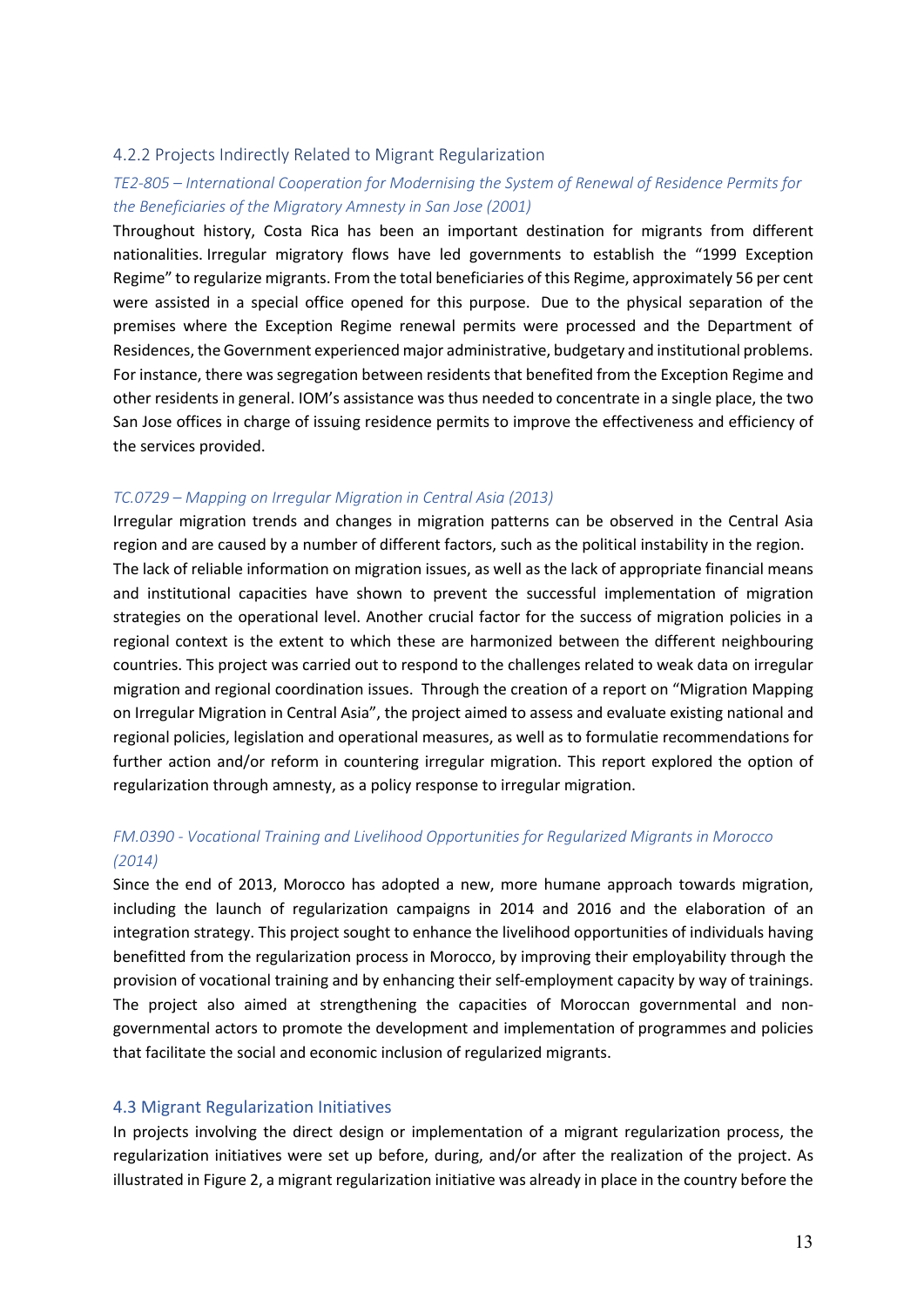start of the project in three projects; a migrant regularization initiative was set up in the country with the IOM Development Fund's support through the project in four projects; and a migrant regularization initiative was set up in the country after the completion of the project, as a result of the activities carried out within the project, in two projects. Figure 3 presents at which stage migrant regularization initiatives were set up in each of the projects. All of the migrant regularization initiatives set up after the completion of the projects were extensions of the original initiatives that were either set up before the project start or developed through the project. Similarly, for two of the projects, the migrant regularization initiatives set up through the projects were an expansion of the original initiatives set up before the start of the projects. Two projects had no migrant regularization initiatives in place in the country before the start of the project and these initiatives were set up by the government through the projects. One of the projects did not set up a migrant regularization initiative per se, but helped the government reinforce their capacity to implement an existing one.





The groups targeted by the migrant regularization initiatives varied between the projects. Projects LC2-805 and LM.0069 involved the migrant regularization of labour migrants. In these projects, applications were first restricted to migrants living in the border region between two countries (Peru and Ecuador) and working in specific fields. However, following the projects' activities, the labour coverage was broadened and the geographical limitation was widened to national coverage of both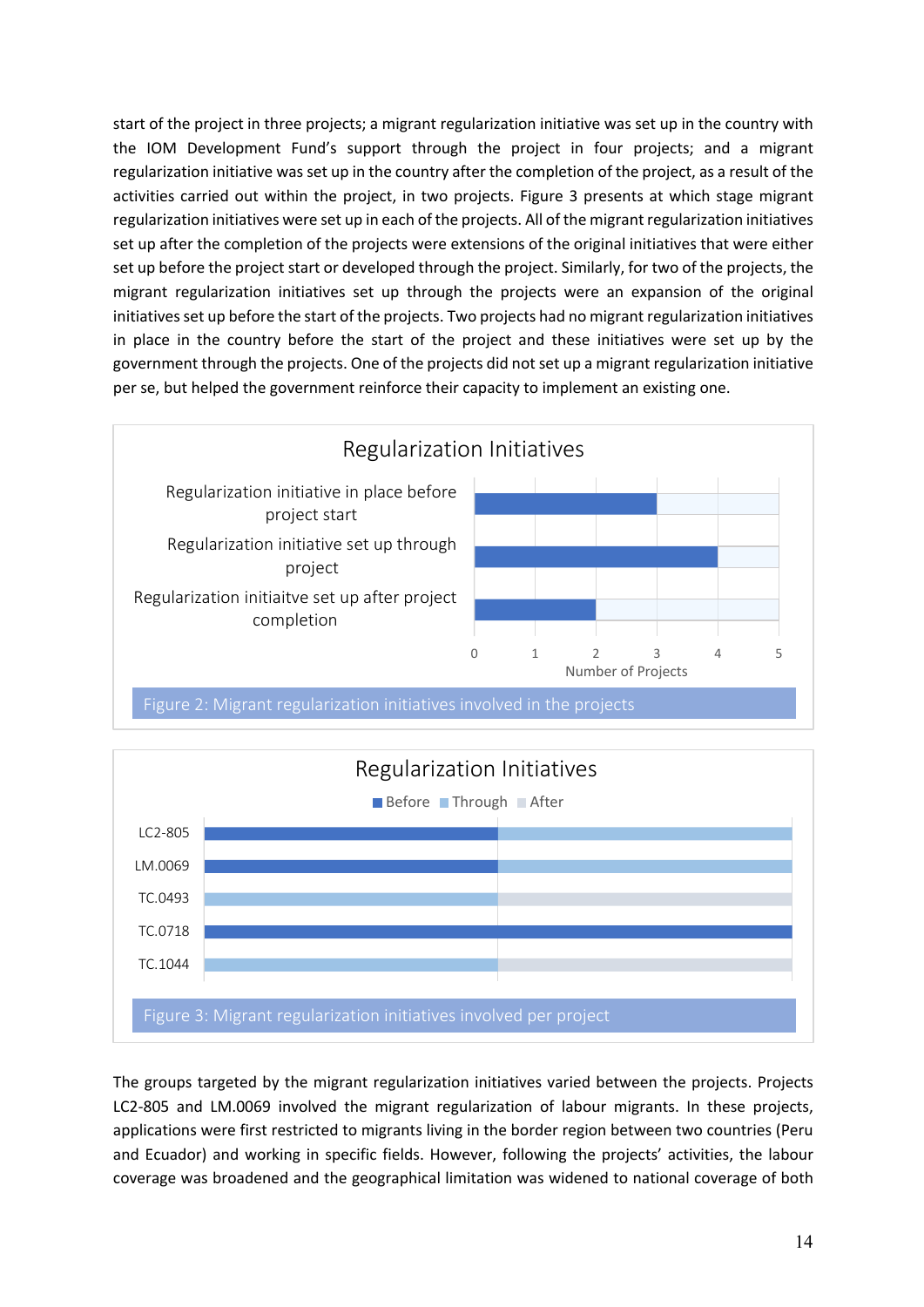countries. Additionally, this particular migrant regularization agreement turned into a permanent statute between the countries. Similarly, project TC.1044 also sought to regularize labour migrants, although more specifically temporary seasonal migrant workers and indigenous groups. Another group targeted by project TC.0493 were migrants with a particular nationality with ties in the country of residence, including workers and their families. Finally, the migrant regularization initiative underlying project TC.0718 covered the population living in a disputed territory between two countries (Honduras and El Salvador).

# 4.4 Reasons for IOM's engagement

IOM's assistance was requested by the various Country Missions' government counterparts for a number of reasons. The most common reasons can be found summarized in Figure 4. For most of the migrant regularization projects examined, governments sought IOM's support to generally improve the efficiency of the migrant regularization process they were carrying out. Alongside that reason, most governments explicitly stated the need for IOM's technical assistance in terms of migrant regularization, in order to strengthen the government's technical capacity on the matter. The next two most commonly mentioned reasons were data gathering and migrant awareness-raising. Migrant regularization projects were often needed to uncover information on irregular migration flows, as well as labour exploitation mechanisms. Additionally, in some of the cases, information campaigns were needed to inform migrants on the existence of migrant regularization agreements and dispel their fears about registering. Similarly, one project focused on raising the awareness of state authorities on existing migrant regularization agreements. Finally, while financial support is a reason for IOM's support in all projects, one project explicitly stated the need for aid in assuming the administrative costs of migrant regularization.



# 4.5 Project Types

The projects involved in this review fall into three types of IOM project types: Immigration and Border Management (TC), Labour Migration (LM), and Immigration and Visa Support Solutions (FM). Figure 5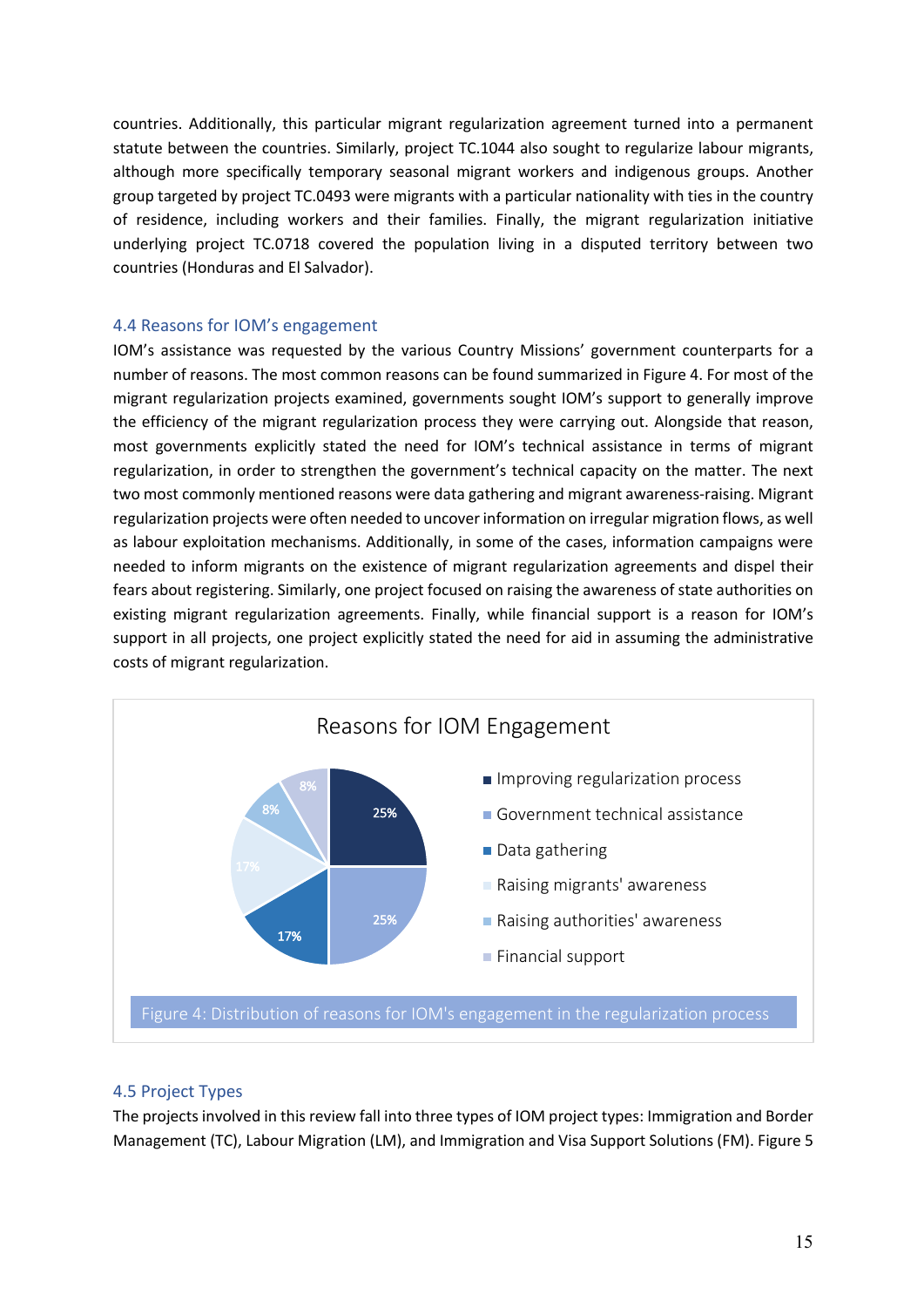illustrates the distribution of these project types. Five out of the eight projects examined were assigned at TC project code, making it the most common project type in this review.



# 4.6 Budget

Figure 6 illustrates the funding allocated to migrant regularization projects and projects indirectly related to migrant regularization by the IOM Development Fund per year. It can be observed that, from 2010, the projects carried out received much greater funding. This is due to a general increase in the funding available for the IOM Development Fund.



# 4.7 Region

Figure 7 displays the regional distribution of migrant regularization projects and projects indirectly related to migrant regularization. All of the migrant regularization projects were carried out in the Americas. This observation falls in line with the general trend of migrant regularizations being the most prevalent in that region. The country distribution of these projects seen in Figure 8 reveals that the countries undertaking these projects included Ecuador, Peru, El Salvador, Nicaragua, Honduras, and Costa Rica. The projects indirectly related to migrant regularization considered by this review were carried out in Africa, namely Morocco; Asia, namely Kazakhstan, Kyrgyzstan, and Tajikistan; and in the Americas, namely Costa Rica.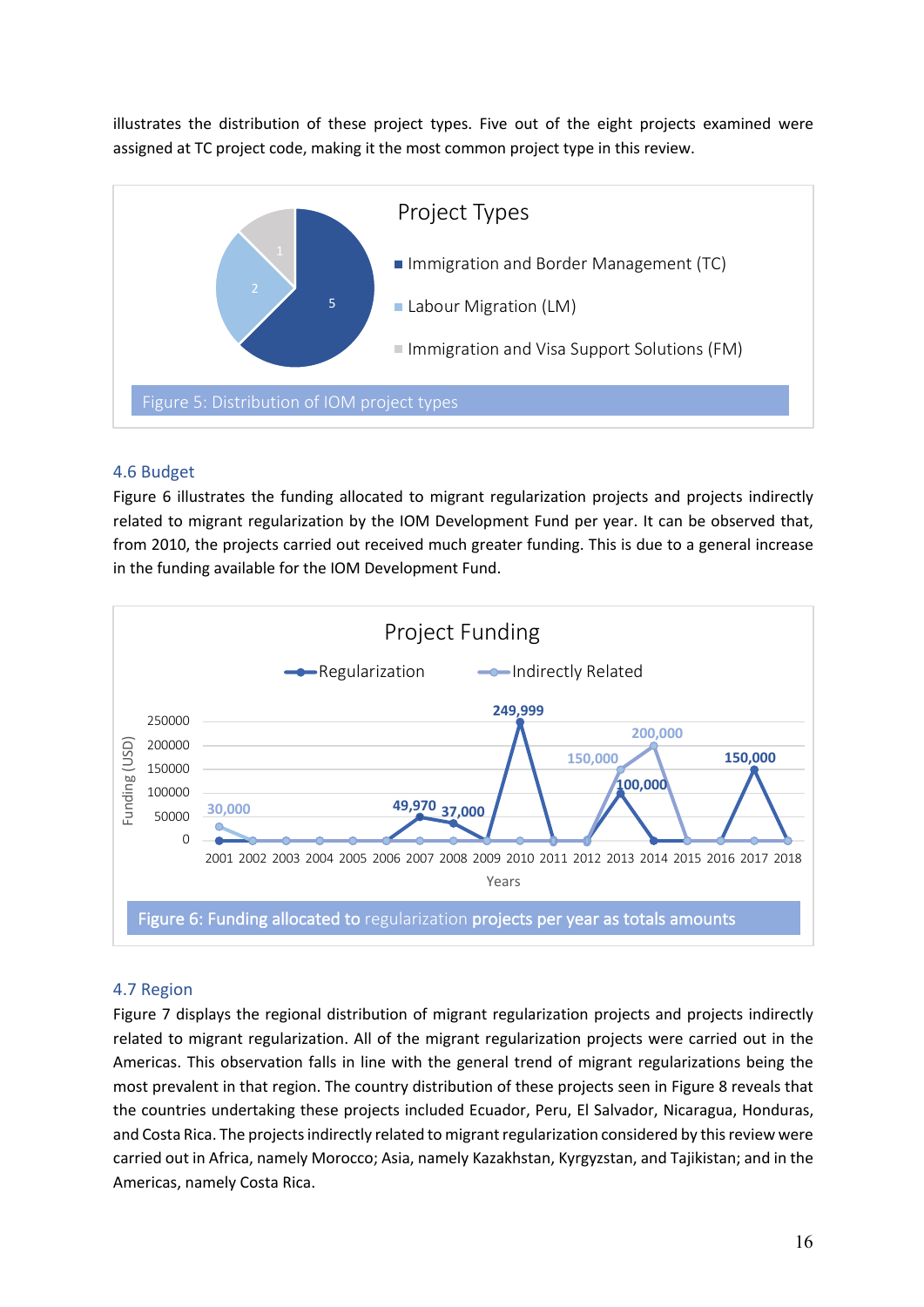



#### 4.8 Outcomes and Outputs

As per the IOM Project Handbook, outcomes are the "*intended changes in institutional performance, individual or group behavior, or the political, economic or social position of the beneficiaries*" and outputs are the "*intended changes in skills or abilities of the beneficiaries, or the availability of new products or services as a result of project activities*". <sup>15</sup> All planned outcomes were met, and all expected outputs were produced in four out of the five migrant regularization projects examined. In project TC.0718, an outcome was not met, due to changes in government priorities, which led to the reallocation of resources to a different outcome. All three of the projects indirectly related to migrant regularization have met all of their planned outcomes and produced all of their expected outputs.

#### 4.8.1 Migrant Regularization Projects – LM.0056, LM.0069, TC.0493, TC.0718, TC.1044

The different migrant regularization projects have sought to realize similar project outcomes and outputs. The main common outcome revolved around strengthening the position and increasing the protection of the targeted migrant groups, through information distribution and the issuance of some form of legal document, such as visas, work permits, and residence permits. On the government side, this meant that all projects sought to increase the capacity of relevant authorities to carry out migrant regularization endeavours. In order to reach this outcome, most projects engaged in the elaboration of a guiding document meant to assist government authorities in the execution of the migrant

<sup>15</sup> IOM, *IOM Project Handbook,* 2nd Edition (Geneva, 2017). Available at

https://adobeindd.com/view/publications/464e6ccf-6946-4688-8bc0-ec1d8155007c/col3/publication-webresources/pdf/IOM\_Project\_Handbook\_ver2\_EN.pdf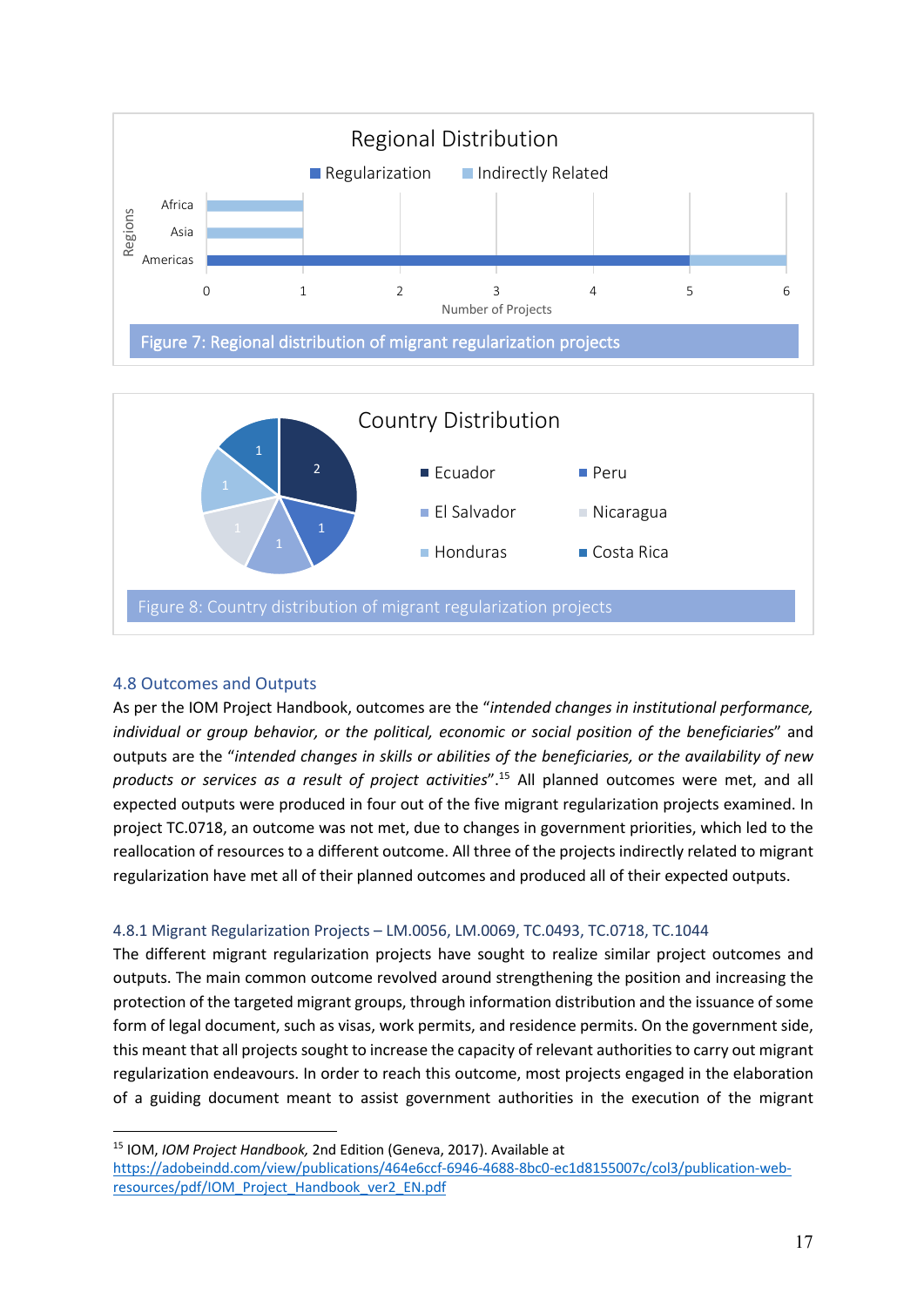regularization process. Another common output was the generation of data obtained through different migrant and population mapping exercises. The results of these projects' activities were synthetized in the form of various products. Some notable examples are a video<sup>16</sup> created by the IOM recounting the stories of the people whose lives were changed once they obtained identity documents as a result of project TC.0493, and an information booklet<sup>17</sup> on the scope of the Peruvian-Ecuadorian Immigration Statute produced by project LM.0069.

All the projects considered reported to have reached all their intended beneficiaries. However, this claim may be argued, due to the difficult nature of the exercises carried out, as parts of the targeted migrant groups that were harder to reach may have been unintentionally overlooked. Additionally, project LM.0069 noted having reached more beneficiaries than originally intended, in the distribution of information booklets and its information campaign.

#### 4.8.2 Projects Indirectly Related to Migrant Regularization – TE2-805, TC.0729, FM.0390

Despite having divergent overall objectives, all three of the projects indirectly related to migrant regularization included in this review aimed to strengthen the technical capacity of their relevant government authorities. This falls in line with the key purpose of the IOM Development Fund of addressing the capacity-building needs of eligible Member States. Particularly, these capacity-building goals concerned the procedure of resident permit renewals, the management of irregular migration flows, and the development and implementation of programmes and policies aimed at facilitating the integration of regularized migrants. Two of these projects also aimed to promote the rights and livelihood of regularized migrants. In meeting these outcomes, the projects, respectively, created an effective resident permit renewal system, produced a migration mapping report, and organized training opportunities for regularized migrants.

Although these projects were not involved in the creation or implementation of migrant regularization initiatives in a country, they can give guidance on the type of activities that should be carried out before and after the implementation of a migrant regularization initiative. First, it is important to study irregular migration flowing in and out of the country, in order to devise a specific and targeted policy response. Second, if a migrant regularization process is found to be an effective response in the country's context, it is equally as important to maintain the promotion of the rights of the regularized migrants. For instance, this could be ensured by having an effective system of residence permit renewals, if allowed by the migrant regularization scheme, and by keeping track of regularized migrants and stimulating their adequate social and economic inclusion.

# 4.9 Results of Projects and Migrant Regularization Initiatives

The migrant regularization projects reviewed in this report have achieved considerable results. Overall, their outcomes have benefited a range of actors in various ways. Most importantly, a significant number of migrants were reached and empowered. For instance, as a result of project TC.0493, 604 Nicaraguan migrants obtained residence permits. Without the project, 227 of these migrants would not have even had the necessary financial capacity to obtain such documents.

<sup>16</sup> https://www.youtube.com/watch?v=Wvv8ojW9hzI

<sup>17</sup> https://iomint-

my.sharepoint.com/:b:/g/personal/acastelfranc\_iom\_int/EdOgjjqJIl5HqRxxaZLO0bgBQhw6CifQsEvMOUVbzBIl UA?e=NzMo0B (in Spanish)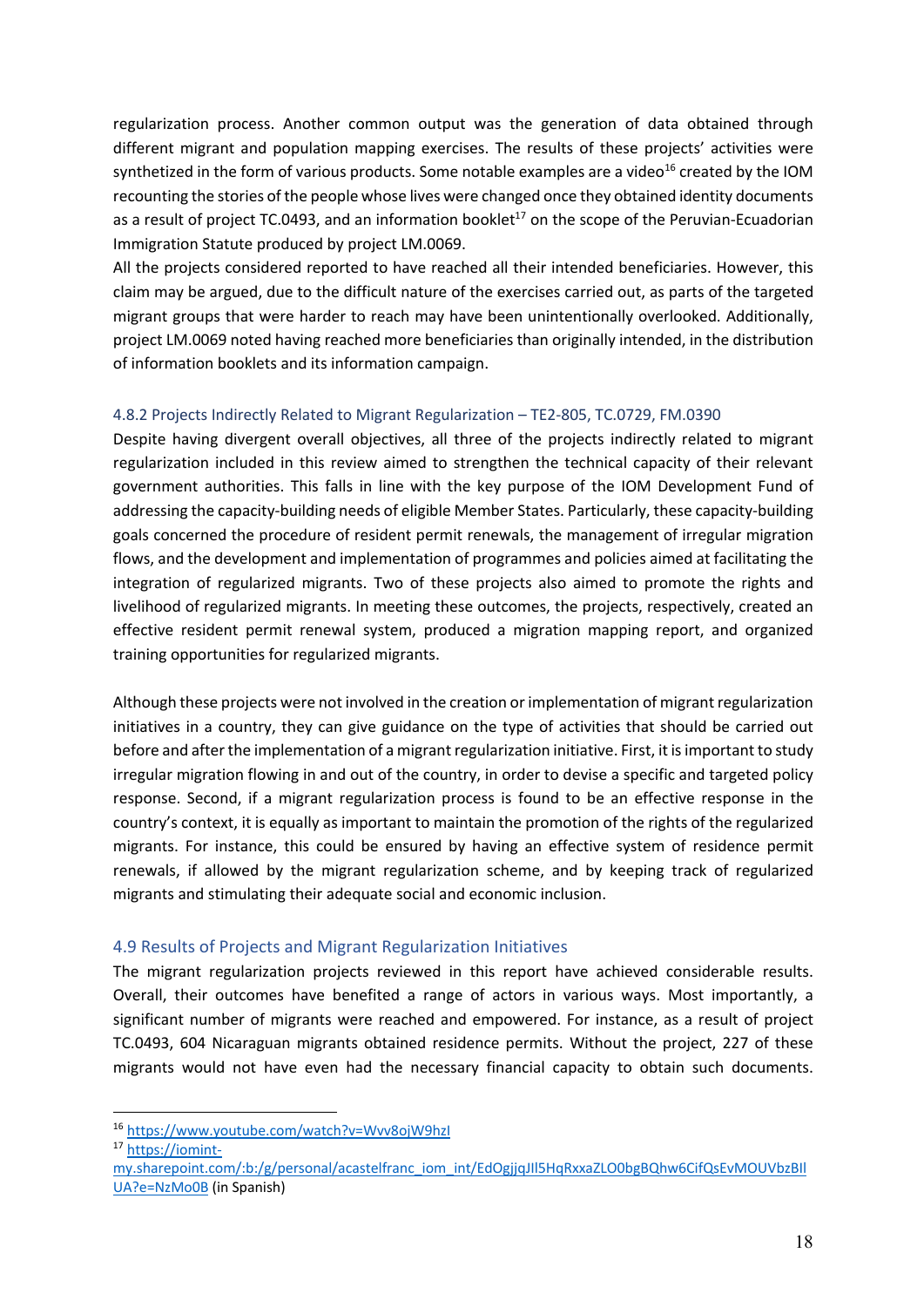Additionally, all of the projects had created precedents in terms of migrant regularization and, in some cases, the good practices they demonstrated have led to the development of further agreements. This was not only achieved through the creation of guiding documents, but also through awareness-raising and capacity-building activities of the authorities involved. An interesting result that came out of projects which involved a bilateral country relationship should also be noted. Some of these projects required high levels of coordination between governments throughout project implementation, which resulted in strengthened relations. Unexpectedly, this was even the case for countries with a recent history of war. A primary example of this is the success of project LM.0056, and consequently project LM.0069, in bringing together the Governments or Peru and Ecuador in committing to institutionalize a permanent regularization agreement.

#### 4.10 Challenges

Despite having successful project outcomes, the projects considered in this report also experienced several challenges throughout their implementation. Figure 9 summarizes some challenges that were faced by the IOM Development Fund migrant regularization projects. Political instability appears to be the most common challenge. This particular challenge is related to the specific political context of the Americas, and therefore may not be relevant for migrant regularization projects in general. The next shared challenges were changing government priorities and insufficient funding. For example, project TC.0493 noted that the seed funding approved to finance the activities of the regularization process was sufficient for successfully meeting each budget line, but a larger budget could have benefited their "Support Fund" that facilitated the process of obtaining migrant regularization documents for workers in need of economic assistance. Finally, among others, projects experienced issues with changing government counterparts, lack of research capacity and a lack of reliable information, difficulties in accessing existing data, and the need for IOM internal capacity-building. One of the ways that some of these challenges were tackled is through increased cooperation and coordination with government counterparts, as well as with civil society organizations to strengthen relationships that would withstand changes in the political climate, governmental structures and government priorities.



As part of another type of response to some of the challenges encountered, four out of the five migrant regularization projects underwent a revision. An illustration of the types of project revisions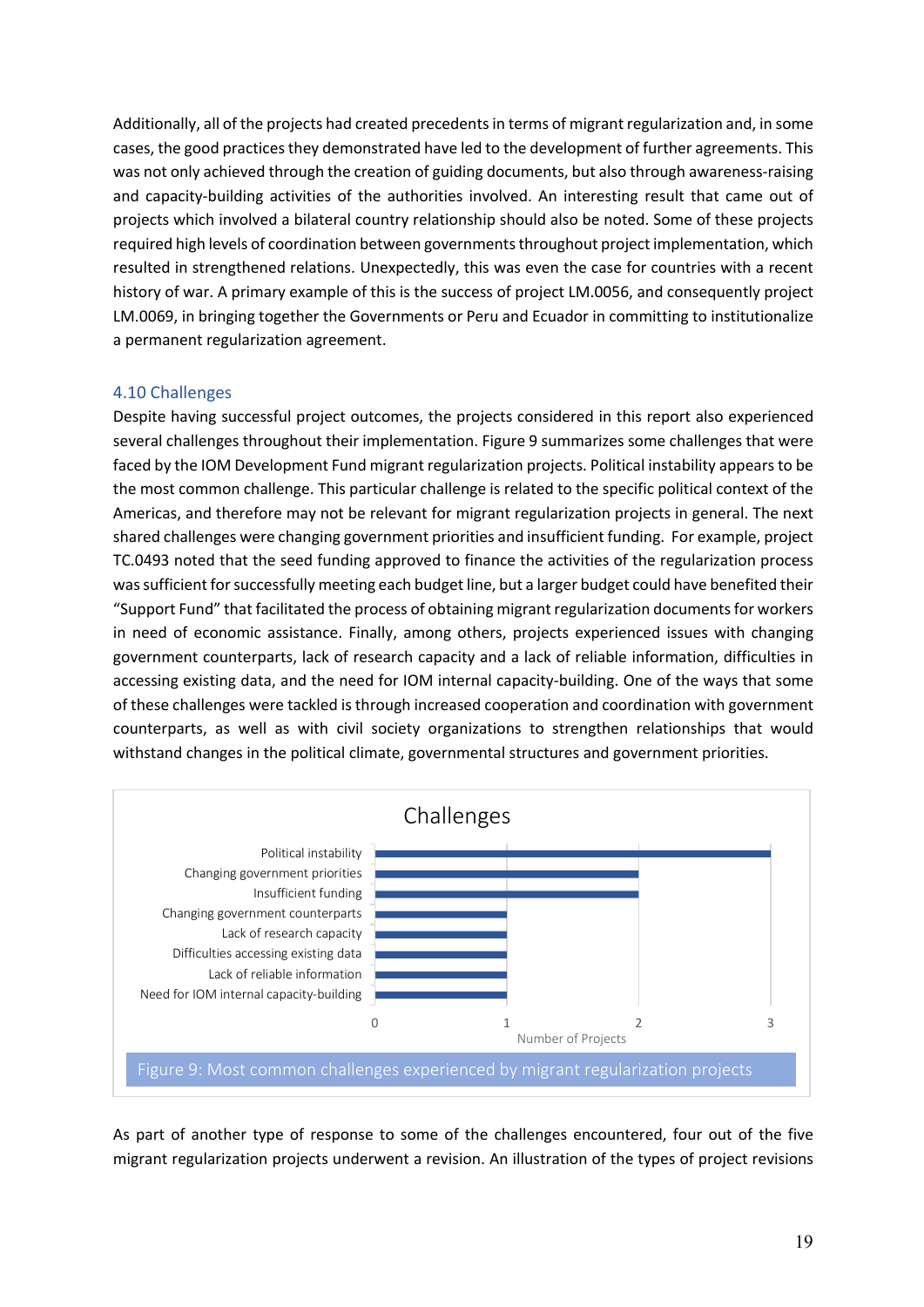requested can be seen in Figure 10. All of the projects that requested a revision, revised the duration of their projects and two of them also revised the project's Results Matrix and budget.



# 5. RECOMMENDATIONS

The following recommendations can be made based on the lessons learned from the different IOM Development Fund migrant regularization projects and projects related to migrant regularization reviewed in this report. These recommendations aim to provide guidance to IOM staff working with governments to design and implement regularization projects.

All of the projects identified a number of lessons learned with regards to the design and implementation of migrant regularization initiatives. First of all, before starting the formulation of a migrant regularization process, it is important to gather information on the patterns and sources of irregular migration flows in the country. As highlighted by project TC.0729, without strong data on irregular migration, the effectiveness of migrant strategies is hampered. This first step can help establish whether a migrant regularization initiative is the best option to respond to the particular migration problem at hand. After deciding to pursue a regularization project, this data can also help in adequately defining target migrant groups. By conducting a census of the population in the Nahuaterique region, through project TC.0718, the Government of Honduras was able to determine which individuals were eligible for regularization. Moreover, the setting of requirements for these target groups to fulfill should not be too strict and should allow for some flexibility. Several of the projects ended up broadening the scope of their respective migrant regularization initiatives, once they realized that eligible migrants were having difficulties fulfilling the requested formalities. For instance, in the case of project LM.0056, labour migrants were asked to provide signed employment contracts as proof of employment. However, in the context of the country and the particular field of work the migrants were in, formal employment contracts were unavailable, as informal labour engagements prevailed. After demonstrating the advantages of greater migrant regularization to the government counterparts, this issue was addressed by relaxing these requirements. Project TC.0493 further illustrated the challenges faced by low-income migrants, representing approximately a third of that project's beneficiaries, to actually benefit from the regularization initiatives put in place for them. The establishment of a support fund that helped cover a large part of the high regularization fees was a decisive factor in reaching the project's goal. Therefore, gaining knowledge on the vulnerability of the target groups and raising awareness of the barriers they may face can help set up regularization projects tailored to the migrants' needs.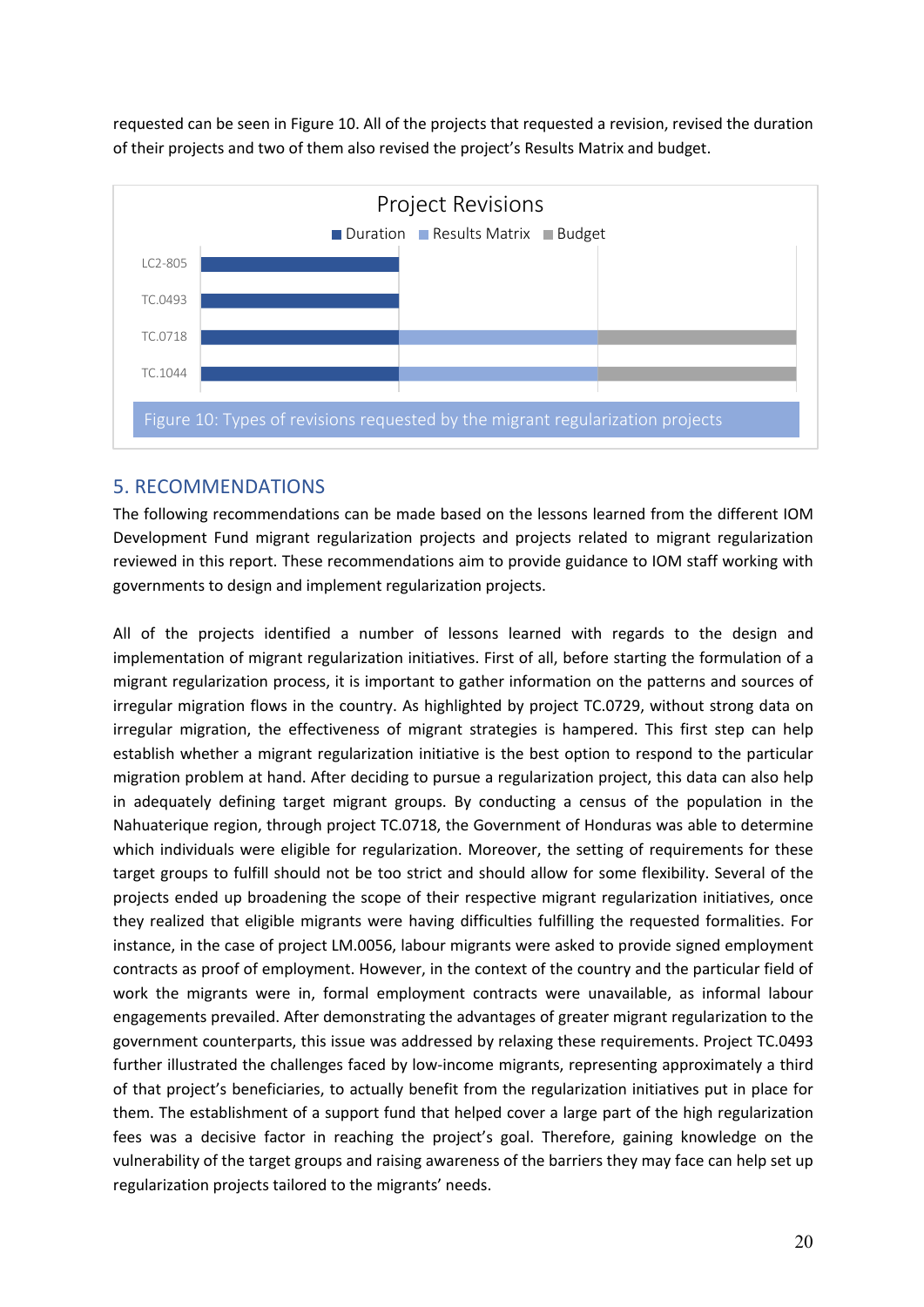Next, the creation of procedural or guiding documents, outlining the criteria and procedures of regularization to be used, are another important aspect of successful migrant regularization projects. Establishing a clear, systematized and transparent set of rules, mechanisms and procedures can ensure smooth and consistent project execution. These guidelines would also remain available at governments' disposition after the end of the project, allowing them to maintain consistency in ongoing regularization processes or new regularization initiatives. IOM's involvement at the technical level, within the relevant government authorities, during the creation of these documents is crucial. As explained in a previous section, governments directly requested IOM's assistance in the organization and implementation of migrant regularization endeavours, recognizing their lack of technical expertise on the matter. By providing its expert knowledge of migration and migrant regularization, IOM can help craft long-lasting and effective guiding documents and strengthen the capacity of governments. IOM could also urge for these documents to become legally enforced signed agreements, by promoting the involvement of legislative authorities, to strengthen the commitment of governments. Additionally, when a migrant regularization project involves multiple countries, IOM's involvement at the technical level can promote fruitful dialogue among the different governments. Being an intergovernmental organization, IOM should promote cooperation between Member States, while being mindful of historical and political tensions that may exist between countries.

Once the regularization process is set up, it is important to ensure that target migrants are aware of these initiatives and make use of them. As demonstrated by the rationale for project LM.0056, migrants may not register to become regularized out of ignorance or fear. Irregular migrants are often wary of migrant regularization initiatives, fearing the consequences of declaring their irregular status, or are simply unaware of their existence. These factors explain why most of the projects emphasized the importance of carrying out information campaigns, following the establishment of a regularization process. The involvement of community leaders and civil society organizations in the regularization process can also help establish relationships of trust between the government and local populations. This would in turn allow for improved information exchange between the parties, which is especially crucial when strengthening migrants' knowledge of their rights and services available to them. Increased access to information and trust between governments and migrants would thus improve the effectiveness of migrant regularization measures.

Finally, IOM's involvement should also continue following the implementation of a migrant regularization process. As demonstrated by project FM.0390, it is important to keep promoting the rights of migrants after they have been regularized. Keeping track of regularized migrants and enhancing their livelihood opportunities, for instance through different forms of vocational training, can promote their social and economic integration, benefitting both them and society.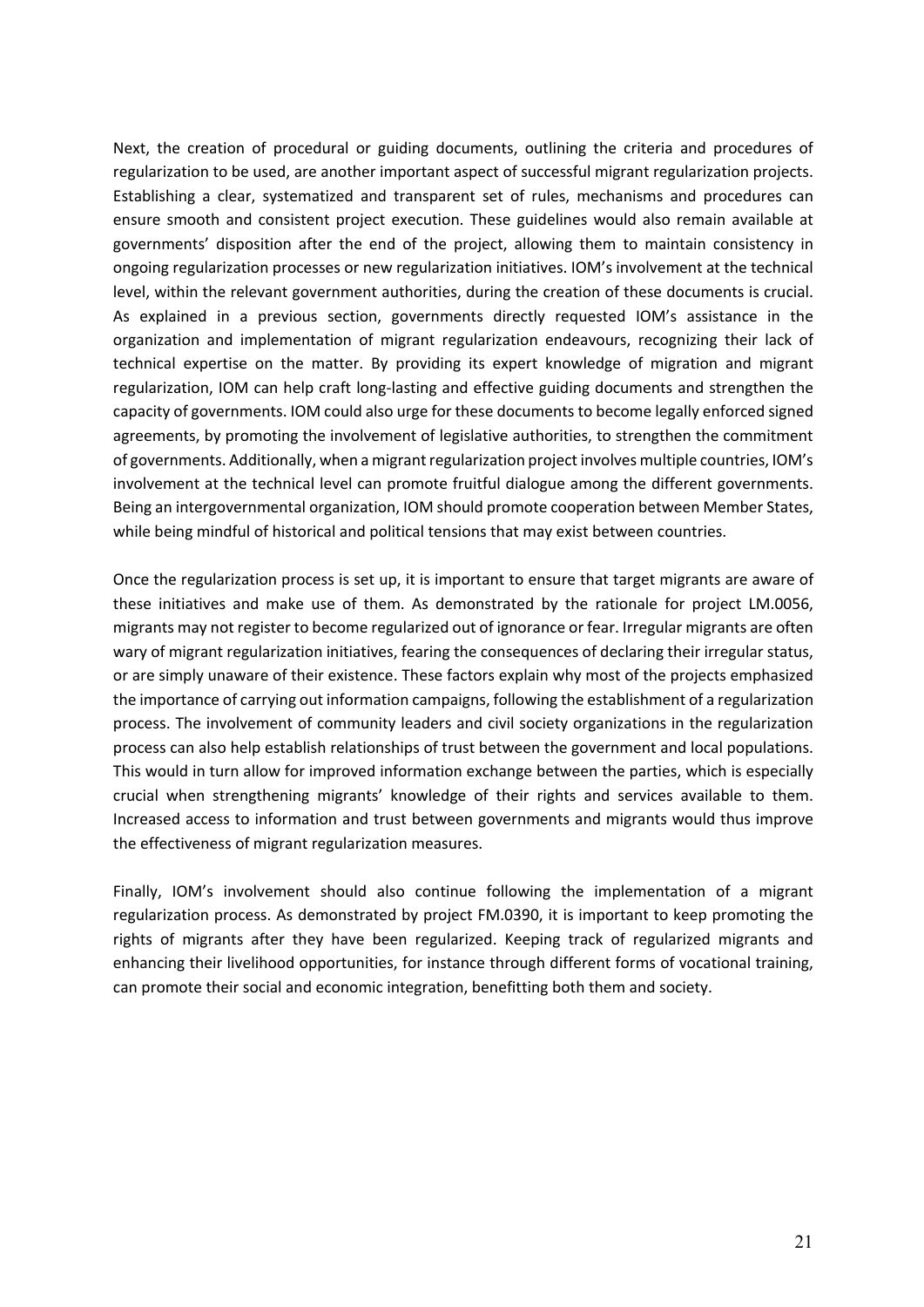# Questionnaire – Regularization Projects Review

The IOM Development Fund is currently carrying out a review of its regularization projects. As per the IOM glossary, regularization is "any process or programme by which the authorities of a State allow non-nationals in an irregular situation to stay lawfully in the country, by granting them a regular status". The objective of this review is to assess regularization projects and document the experiences of governments undertaking regularization initiatives. Particularly, the review seeks to identify best practices and share lessons learned, in order to guide future regularization endeavours. **The final report will be shared with all relevant colleagues.**

**Instructions:** Please fill in all of the questions, only for IOM Development Fund projects, based on your knowledge of the project/final narrative report and information you have been able to collect from government counterparts and partners. Thank you for your assistance in this review.

#### Background

- 1) What was the reason for IOM's engagement? Click or tap here to enter text.
- 2) Who reached out to IOM for its support, and when? Click or tap here to enter text.

#### Regularization

- 3) Was a regularization mechanism or initiative in place in the country before the start of this project?
	- ☐ Yes
		- $\triangleright$  Name

Click or tap here to enter text.

Ø Purpose

Click or tap here to enter text.

 $\triangleright$  Targeted groups

Click or tap here to enter text.

 $\triangleright$  Duration

Click or tap here to enter text.

#### ☐ No

4) Did the IOM Development Fund support the country in setting up a regularization mechanism or initiative through this project?

☐ Yes

# $\triangleright$  Name

Click or tap here to enter text.

#### $\triangleright$  Purpose

Click or tap here to enter text.

#### $\triangleright$  Targeted group

Click or tap here to enter text.

#### $\triangleright$  Duration

Click or tap here to enter text.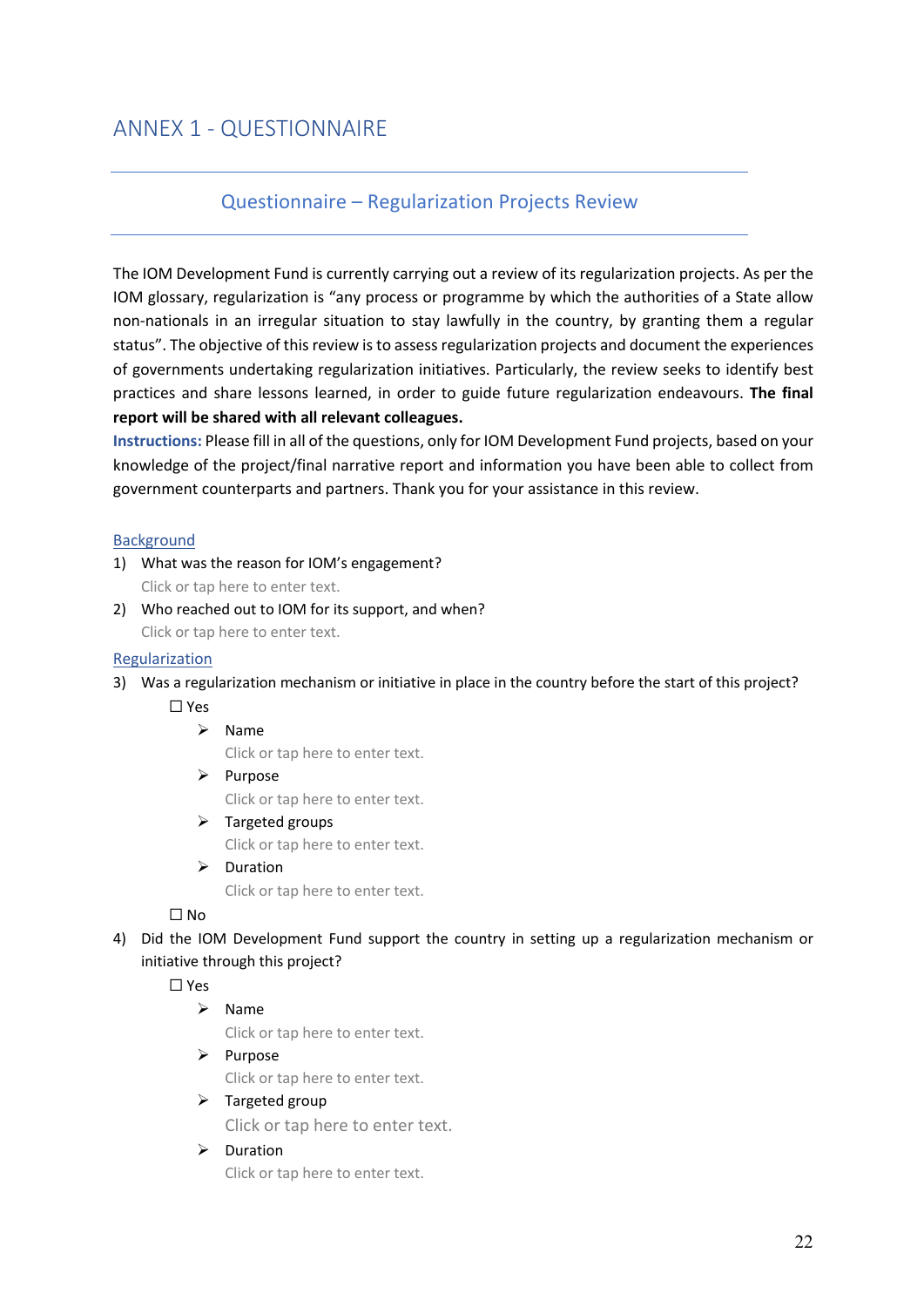☐ No

5) Was a regularization mechanism or initiative set up in the country after the completion of this project, as a result of the activities carried out within this project?

☐ Yes

 $\triangleright$  Name

Click or tap here to enter text.

- $\triangleright$  Purpose Click or tap here to enter text.
- $\triangleright$  Targeted group

Click or tap here to enter text.

 $\triangleright$  Duration

Click or tap here to enter text.

 $\triangleright$  Were any specific project activities implemented to support this process? If so, please specify

Click or tap here to enter text.

☐ No

# Project Outcomes

- 6) Please indicate the 2-3 most important outcomes and related outputs achieved by this project *(Note: as per the IOM Project Handbook, outcomes are the intended changes in institutional performance, individual or group behavior, or the political, economic or social position of the beneficiaries; and outputs are the intended changes in skills or abilities of the beneficiaries, or the availability of new products or services as a result of project activities)*
	- $\triangleright$  Outcome: Click or tap here to enter text.

Related output(s): Click or tap here to enter text.

- $\triangleright$  Outcome: Click or tap here to enter text. Related output(s): Click or tap here to enter text.
- $\triangleright$  Outcome: Click or tap here to enter text.
	- Related output(s): Click or tap here to enter text.
- 7) Did the project meet all of its planned outcomes and produce all the expected outputs?

☐ Yes

 $\Box$  No

- $\triangleright$  Please specify what outcomes/outputs were not met/produced and why Click or tap here to enter text.
- $\triangleright$  Please specify if any outcomes or outputs were partially achieved and why Click or tap here to enter text.
- 8) Has the project produced or involved any new, innovative processes or outputs?

# $\Box$  Yes – please explain

Click or tap here to enter text.

☐ No

- 9) Were any products (e.g. publications, videos, etc.) produced?
	- $\Box$  Yes please specify

Click or tap here to enter text.

 $\square$  No

# Project Revision

10) Was a revision needed to effectively implement the project?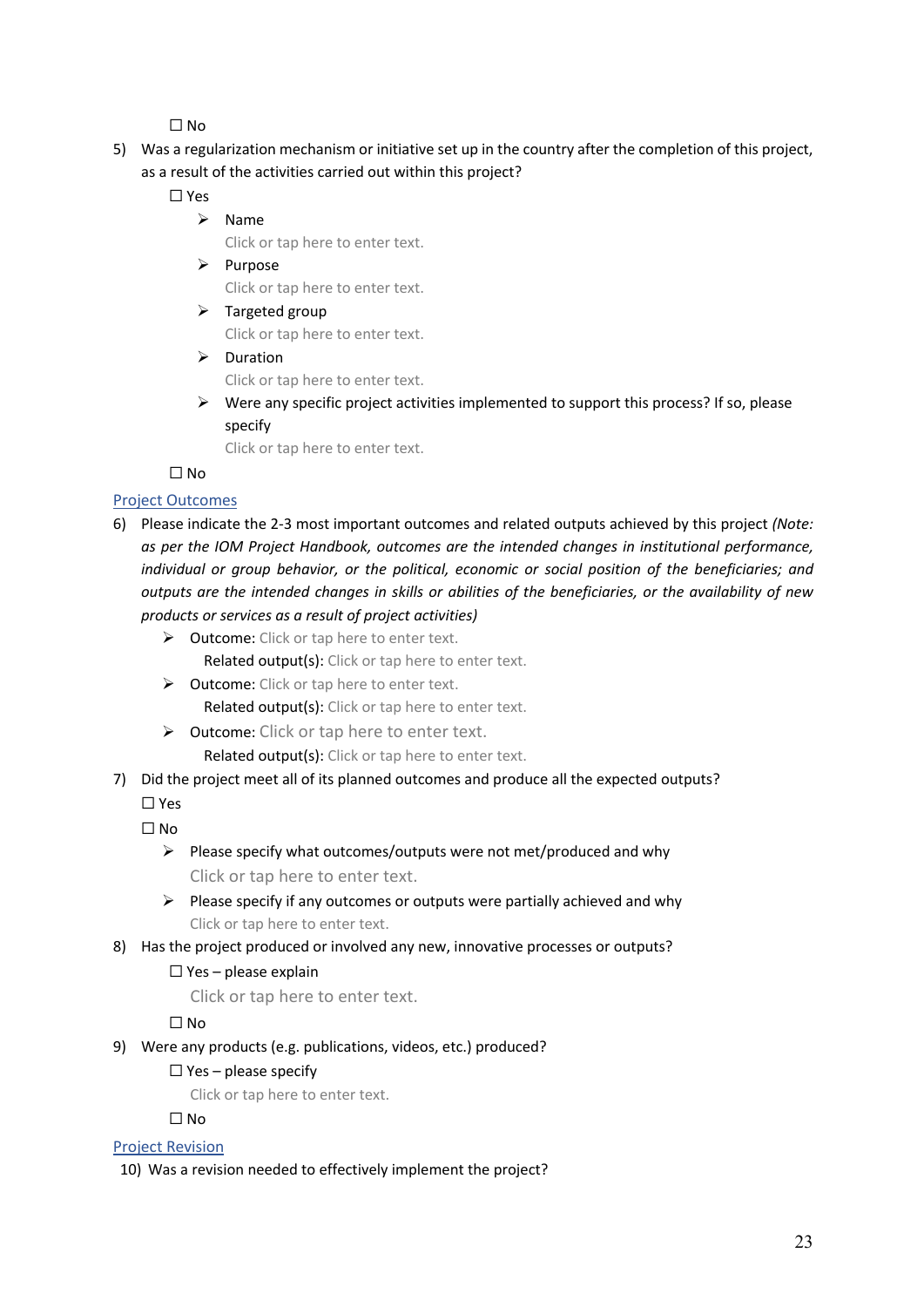# ☐ Yes

- $\triangleright$  What kind of revision? (Please tick all relevant boxes)
	- ☐ Budget
	- ☐ Duration
	- ☐ Results Matrix
- $\triangleright$  What was the reason for the revision? Click or tap here to enter text.
- $\triangleright$  Did it allow the project outcomes to be achieved? Please briefly elaborate Click or tap here to enter text.
- $\triangleright$  Could this revision have been avoided? Please briefly elaborate Click or tap here to enter text.

 $\Box$  No.

# Project Impact

11) How would you rate the overall impact of the project? *(Note: as per the IOM Project Handbook, impact is an evaluation criterion that assesses the positive and negative, primary and secondary long-term effects produced by a project, directly or indirectly, intentionally or unintentionally)*

|                |                  | Explanation                                          | <b>Supporting Evidence</b> |
|----------------|------------------|------------------------------------------------------|----------------------------|
| 5              | <b>Excellent</b> | There is an evidence of strong impact and/or impact  | Click or tap here to enter |
|                |                  | exceeding the level expected by the intervention.    | text.                      |
| 4              | Very good        | There is an evidence of good impact, but with some   | Click or tap here to enter |
|                |                  | areas for improvement remaining.                     | text.                      |
| 3              | Good             | There is an evidence of satisfactory impact, but     | Click or tap here to enter |
|                |                  | requirement for continued improvement.               | text.                      |
| $\overline{2}$ | Adequate         | There is an evidence of some impact, but significant | Click or tap here to enter |
|                |                  | improvement required.                                | text.                      |
| 1              | Poor             | There is low or no observable impact.                | Click or tap here to enter |
|                |                  |                                                      | text.                      |

- 12) Were there any unforeseen positive impacts of the project? *(Note: as per the IOM Project Handbook, impact is an evaluation criterion that assesses the positive and negative, primary and secondary longterm effects produced by a project, directly or indirectly, intentionally or unintentionally)*
	- ☐ Yes
		- $\triangleright$  What were they? Were they caused by project activities, external factors or both? Click or tap here to enter text.
		- $\triangleright$  How could these positive impacts be encouraged in future projects? Click or tap here to enter text.

 $\Box$  No

13) Were there any unforeseen negative impacts of the project? *(Note: as per the IOM Project Handbook, impact is an evaluation criterion that assesses the positive and negative, primary and secondary longterm effects produced by a project, directly or indirectly, intentionally or unintentionally)*

☐ Yes

- $\triangleright$  What were they? Were they caused by project activities, external factors or both? Click or tap here to enter text.
- $\triangleright$  How could they have been avoided?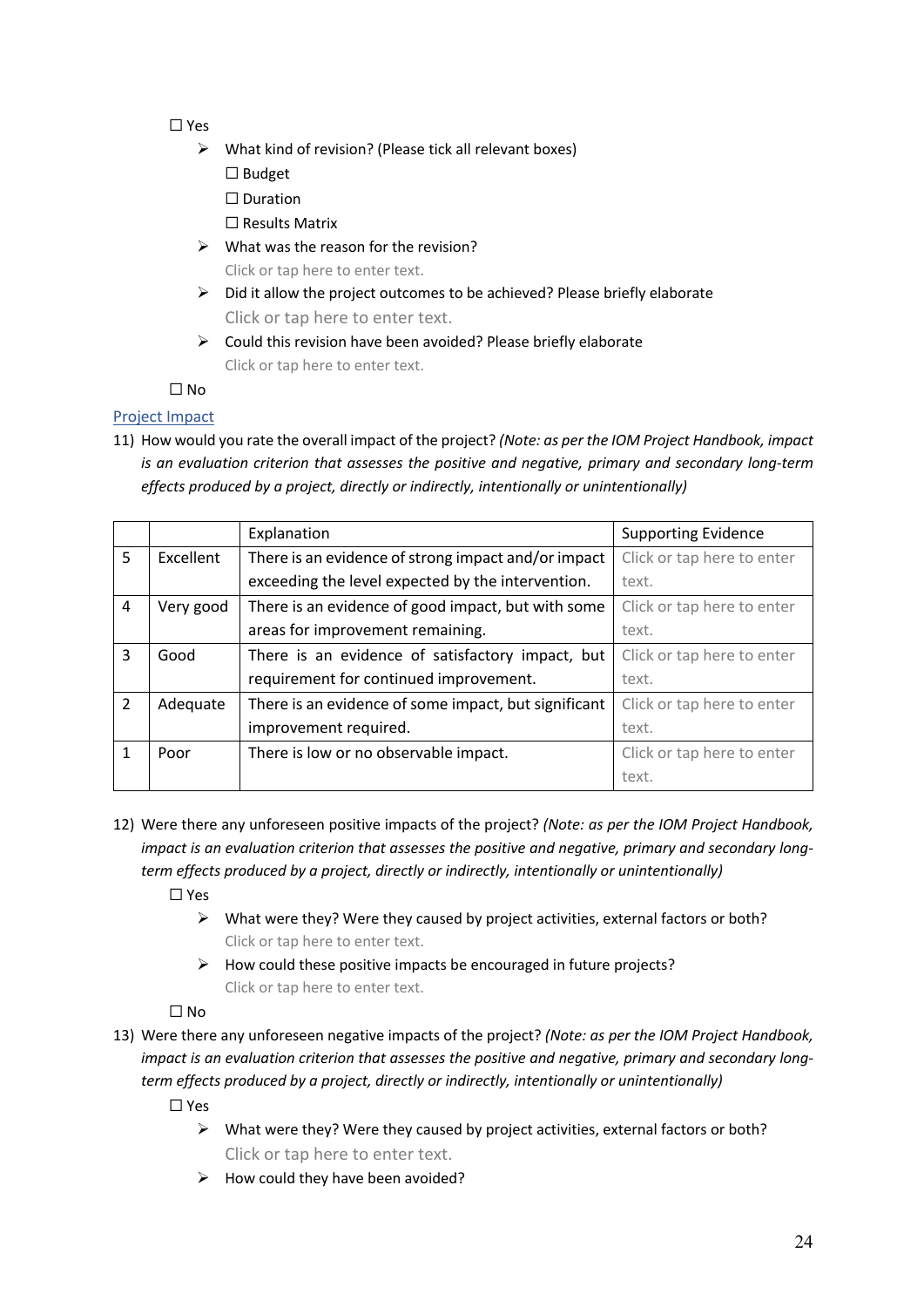Click or tap here to enter text.

 $\Box$  No

#### Beneficiaries

14) Did this project reach all the intended beneficiaries? *(Note: as per the IOM Project Handbook, beneficiaries are the individuals, groups, or organizations receiving assistance or benefitting from the IOM project e.g. government officials, members from civil society organizations, NGOs, female-headed households, internally displaced persons, diaspora, third-country nationals, etc.)*

 $\Box$  Yes – please specify who and how many

Click or tap here to enter text.

 $\Box$  No – please explain why

Click or tap here to enter text.

15) Did this project reach any unintended beneficiaries? *(Note: as per the IOM Project Handbook, beneficiaries are the individuals, groups, or organizations receiving assistance or benefitting from the IOM project e.g. government officials, members from civil society organizations, NGOs, female-headed households, internally displaced persons, diaspora, third-country nationals, etc.)*

 $\Box$  Yes – please specify who and how many

Click or tap here to enter text.

 $\Box$  No

#### **Challenges**

16) What were the main challenges of this project, if any? (Please tick all relevant boxes)

☐ Lack of reliable information

Measures taken to address it: Click or tap here to enter text.

 $\Box$  Difficulties accessing existing data

Measures taken to address it: Click or tap here to enter text.

☐ Lack of research capacity

Measures taken to address it: Click or tap here to enter text.

☐ Political instability

Measures taken to address it: Click or tap here to enter text.

 $\Box$  Lack of government buy-in

Measures taken to address it: Click or tap here to enter text.

☐ Changing government priorities

Measures taken to address it: Click or tap here to enter text.

☐ Changing government counterparts

Measures taken to address it: Click or tap here to enter text.

 $\Box$  Lack of coordination amongst agencies

Measures taken to address it: Click or tap here to enter text.

 $\Box$  Lack of collaboration by partners

Measures taken to address it: Click or tap here to enter text.

 $\Box$  Lack of IOM internal support

Measures taken to address it: Click or tap here to enter text.

 $\Box$  Need for IOM internal capacity-building

Measures taken to address it: Click or tap here to enter text.

 $\Box$  Insufficient funding

Measures taken to address it: Click or tap here to enter text.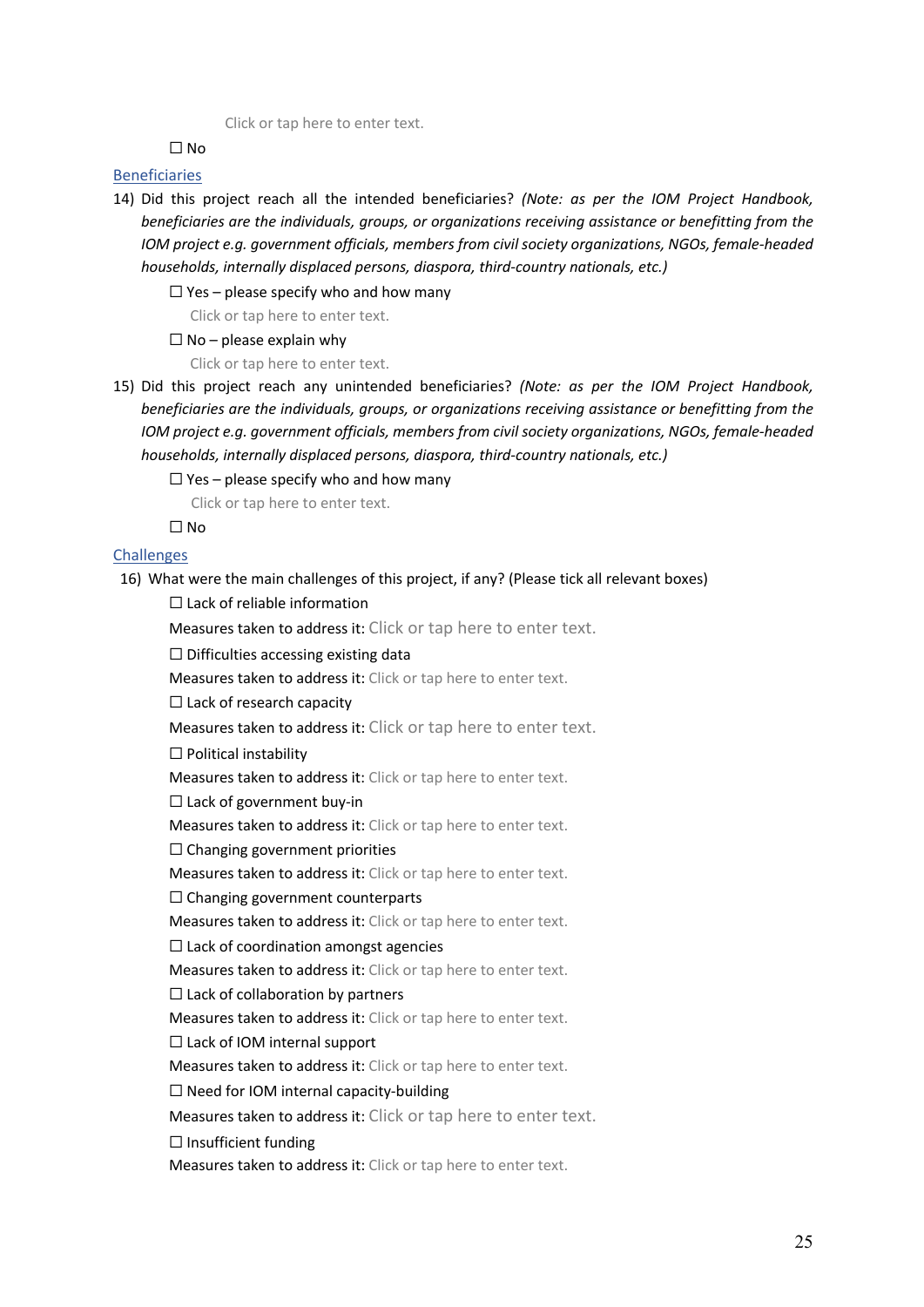#### $\Box$  Other – please specify

Click or tap here to enter text.

Measures taken to address it: Click or tap here to enter text.

17) Were any flaws or oversights in project design uncovered throughout project implementation?

☐ Yes

- $\triangleright$  What were they? Click or tap here to enter text.
- $\triangleright$  How could they have been avoided? Click or tap here to enter text.

☐ No

#### Lessons Learned

18) What were the main lessons learned from this project?

Click or tap here to enter text.

19) What best practices have been identified throughout project implementation? How can they be sustained or replicated?

Click or tap here to enter text.

#### Beyond the Project

- 20) Has the project had any larger impact in terms of regularization? Have regularization initiatives in the country changed as a result of the IOM intervention?
	- $\Box$  Yes please specify

Click or tap here to enter text.

☐ No

21) Were the outcomes of this project sustained by the government after the completion of the project? Has support to the targeted beneficiaries been sustained? Has the regularization initiative been extended or made permanent? *(Note: as per the IOM Project Handbook, sustainability refers to the durability of a project's results, or the continuation of the project's benefits once external support ceases)*

 $\Box$  Yes – please specify what outcomes were sustained and how they were sustained

Click or tap here to enter text.

☐ No

22) Do you have any specific recommendations on the measures or support needed to promote the sustainability of regularization projects? *(Note: as per the IOM Project Handbook, sustainability refers*  to the durability of a project's results, or the continuation of the project's benefits once external *support ceases)*

Click or tap here to enter text.

23) Have any follow-up IOM regularization activities or projects been implemented in the country as a result of this project?

 $\Box$  Yes – please specify

Click or tap here to enter text.

☐ No

24) Do you have any recommendations for future IOM regularization projects?

Click or tap here to enter text.

25) Has an ex-post evaluation of this project been carried out?